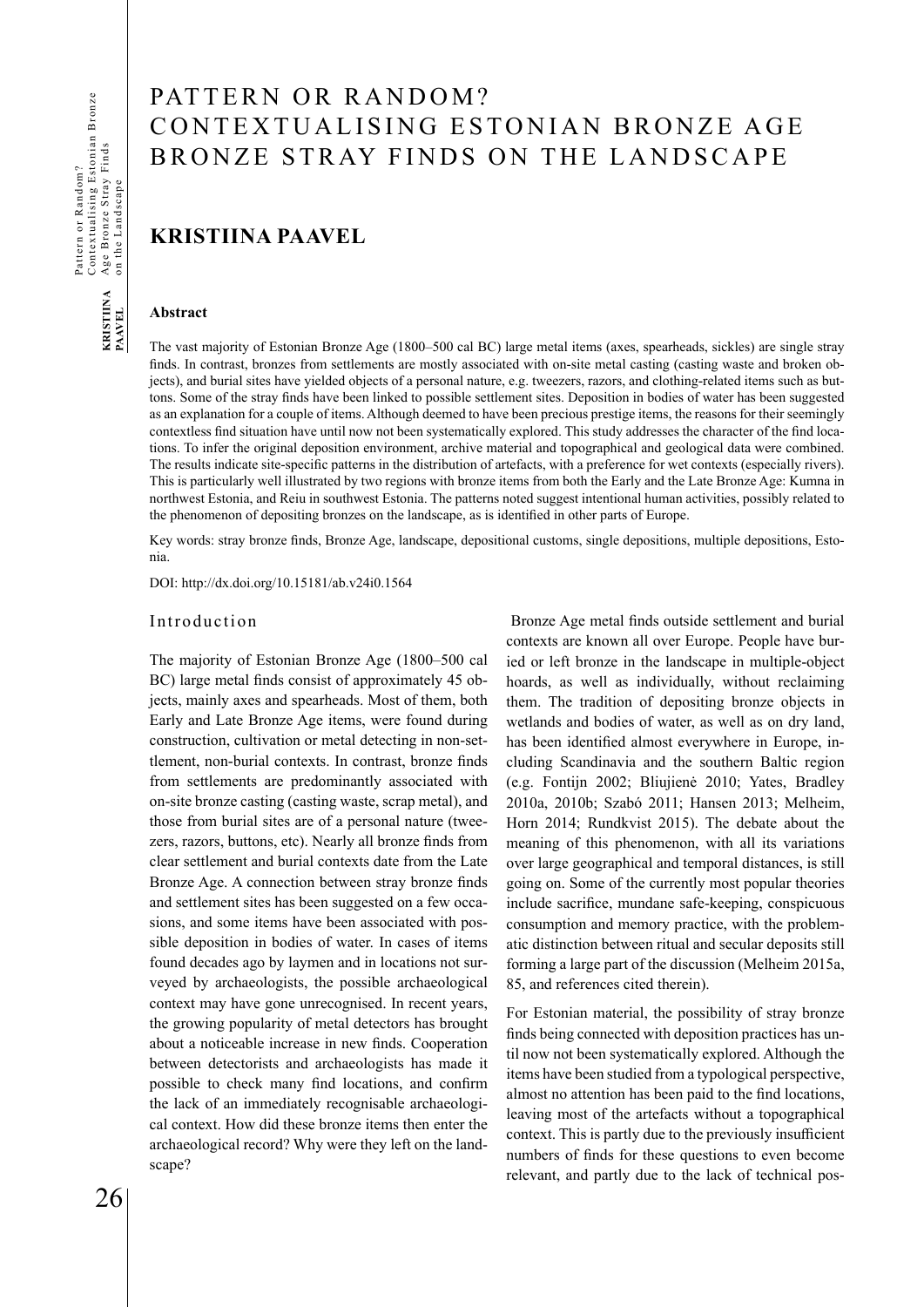sibilities for answering them (online databases with digitised archive materials, geological data, etc). It is generally accepted that bronze artefacts were precious prestige items, indicating social status, communication networks and complex social behaviour (Jaanits et al. 1982, 135; Kriiska, Tvauri 2002, 95; Lang 2007a, 76; Lang, Kriiska 2007, 110ff.). But their find circumstances have been implicitly assumed to result from accidental losses. An exceptional find in this respect is the Late Bronze Age Tehumardi hoard from Saaremaa Island, comprising numerous broken bronze objects of Scandinavian types, along with casting waste, which is clearly a deliberate deposition (Tallgren 1922). The find has traditionally been interpreted as a scrap hoard meant for recasting, with its possible ritual character taken into consideration only recently (Sperling 2013).

Scandinavia is seen as the main focus of foreign communication by inhabitants of Estonia during the Late Bronze Age (1100–500 cal BC; Kriiska, Tvauri 2002, 116ff.; Lang 2007a, 253, 2007b, 80ff.; Sperling 2014). Contacts with Scandinavia had intensified by the Late Neolithic (Jaanits 1985; Lang, Kriiska 2007), with numerous Late Neolithic and Bronze Age imported stone and bronze axes of Scandinavian origin serving as examples of either direct or mediated contact (Lang 2007a, 25ff., 42ff., 2010; Lang, Kriiska 2007). Considering that in Scandinavia, the tradition of depositing bronzes on the landscape was widespread throughout the Bronze Age (e.g. Larsson 2011), there are good grounds for asking whether this practice could also explain the seemingly nondescript find circumstances of Estonian bronze items. It is also noteworthy that from the Neolithic onwards, the majority of Estonian numerous wetland finds, unlike earlier ones, cannot be directly associated with food gathering. The probability of the Neolithic finds being offerings knowingly placed in wetlands has already been pointed out (Kriiska, Roio 2011, 69). Moreover, some Neolithic and Early Bronze Age shaft-hole stone axes have been deposited in watery contexts (lakes, rivers, bogs), and on dry land near visible landmarks; they have been interpreted as offerings (Johanson 2006, 114). This suggests that the cultural practice of deliberately depositing certain items on the landscape had, at least to some degree, been established in Estonia by the beginning of the Bronze Age.

For the following, I have taken as a starting point a notion phrased by Katharina Becker (2013, 227): 'The demonstration of non-random patterns in the record needs to be the departure point of any study that aims to identify and interpret deliberate deposition.'

After denoting observable patterns in artefact distribution, further interpretations of the character of their deposition can be made. In other words, in the case of distinguishable patterns in find distribution, stray finds might not be accidental, but originate from a context not known to the researcher. With this in mind, I looked at the find locations not on a regional distribution map, but on the scale of the landscape, in the context of physical surroundings (see also Paavel 2015a). I focused on identifying bronze deposition patterns during the Bronze Age by answering the following questions: at which landscape features are the items found? What was the landscape like during the time of deposition? Do the locations have something in common, and what might it signify? Can we see changes during the 1,300 years of the Bronze Age?

## Material and methods

There is currently information of about 45 stray bronze finds from Estonia. Of these, 35 items could be placed on the landscape with enough accuracy to continue with characterising the locations (see Table 1, Figs. 1–2). Excluding three items with problematic dates, there are 19 Early and 13 Late Bronze Age objects represented in the study. Axes form the majority, with 27 examples, dominated by socketed axes and palstaves. As has been mentioned, most of the items are single finds. There are two possible exceptions. One is the axe from Mummassaare (NE Estonia; no 13), which was found together with the remains of another bronze object, possibly a sickle, which disintegrated during extraction from the soil (Schmiedehelm 1936, 1). Another possible case is the Kumna site (NW Estonia; nos 7–10), where six bronze rod fragments have been found ten to 30 metres from a decorative pin fragment. Recent soil disturbances due to land improvement and cultivation (Kriiska 2014a) make it impossible to confirm whether they were deposited together. All in all, 18 locations have been checked by archaeologists (see Table 3), with fieldwork specifically for this research undertaken at Astangu, Igavere, Kumna, Mehikoorma, Tutermaa and Silla locations, by means of landscape surveys, test-pitting and soil coring. This paper presents the preliminary results, which will be supplemented by future fieldwork.

Understanding the context of deposition means knowing the prehistoric environment of the find locations. This presupposes an accurate provenance for the discovery, good chronological datability of the metalwork, and, ideally, radiocarbon dated environmental sequence (Yates, Bradley 2010a). Less than ideally, we do not have specific environmental sequences for individual find locations, but for coastal sites it is possible to use the sequences compiled for post-glacial shore displacement studies. Generally, to infer the original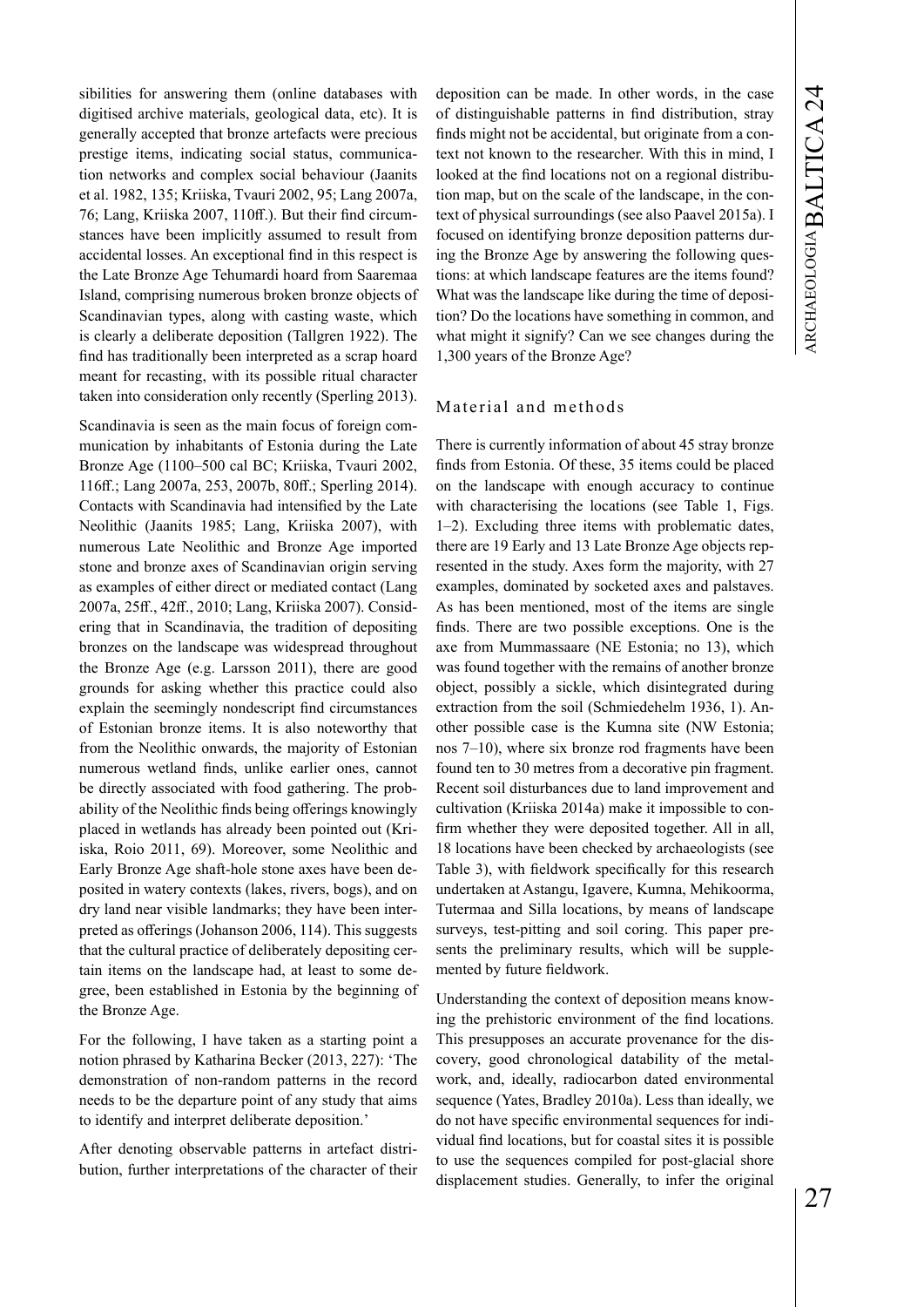Contextualising Estonian Bronze<br>Age Bronze Stray Finds<br>on the Landscape Contextualising Estonian Bronze Age Bronze Stray Finds Pattern or Random? Pattern or Random? on the Landscape KRISTIINA<br>PAAVEL 28**KRISTIINA PAAVEL**



Fig. 1. Find-locations of Bronze Age bronze stray finds included in the study. The numbers correspond to those in Fig. 2 and Tables 1 and 3. Compiled by K. Paavel.

character of the find locations, different sources were combined: historical maps from the online databases of the National Archives of Estonia<sup>1</sup> and the Estonian Land Board,<sup>2</sup> archive material, topography, published shore displacement data (Grudzinska et al. 2013, 2014; Rosentau et al. 2011, 2013), and information on soil types. In the Bronze Age, climatic conditions in northern Europe were noticeably colder and moister than today (Seppä et al. 2009; see also Kalnina et al. 2015), and land reclamation work in the last 150 years has drained huge areas of former Estonian wetlands (Iital 2012, Fig 1.10). It was also taken into account that the importance of wetlands in the landscape was remarkably higher in the Bronze Age than today.

The preservation of the finds as an indicator of the deposition environment was also considered. Dark brown or black staining on objects with a metallic sheen will indicate anaerobic corrosion with dominant sulphide staining; blue and green corrosion products will indicate oxides produced in shallow burials (Rodgers 2004, 111ff.). Of course, the appearance of bronzes is not, in itself, proof of the deposition environment being either wet or dry. As waterlogged sites become dry, artefacts in pristine condition will be covered with blue and green corrosion products. However, the re-

See http://www.ra.ee/kaardid/

verse situation, oxidised bronzes regaining their original metallic sheen after becoming waterlogged, is not possible. Therefore, when combined with other types of data, some inferences can be made for the finds that have retained their metallic sheen (for further discussion on the reliability of using this information, see Vandkilde 1996, 33ff. and references).

Placing stray bronze finds in the cultural landscape, in the context of known contemporaneous archaeological sites, is a difficult task. Our knowledge of Estonian Early Bronze Age material culture is limited: it seems to be very similar to Late Neolithic material, at least when it comes to everyday items of flint and bone, along with pottery. The archaeological traces of settlement sites are difficult to discern, as the occupation layers were apparently very thin. As a result, very few Early Bronze Age settlement sites are known, and graves are nearly absent (see Tõrv, Meadows 2015 for recent results regarding some Early Bronze Age burials), leading to the term Epineolithic culturelessness, or the absence of any expressive archaeological culture (Lang 2007a, 36ff.). Stray finds (bronze items, and rather numerous late and simple shaft-hole stone axes) form the largest part of the archaeological material from the first half of the Bronze Age.

See http://geoportaal.maaamet.ee/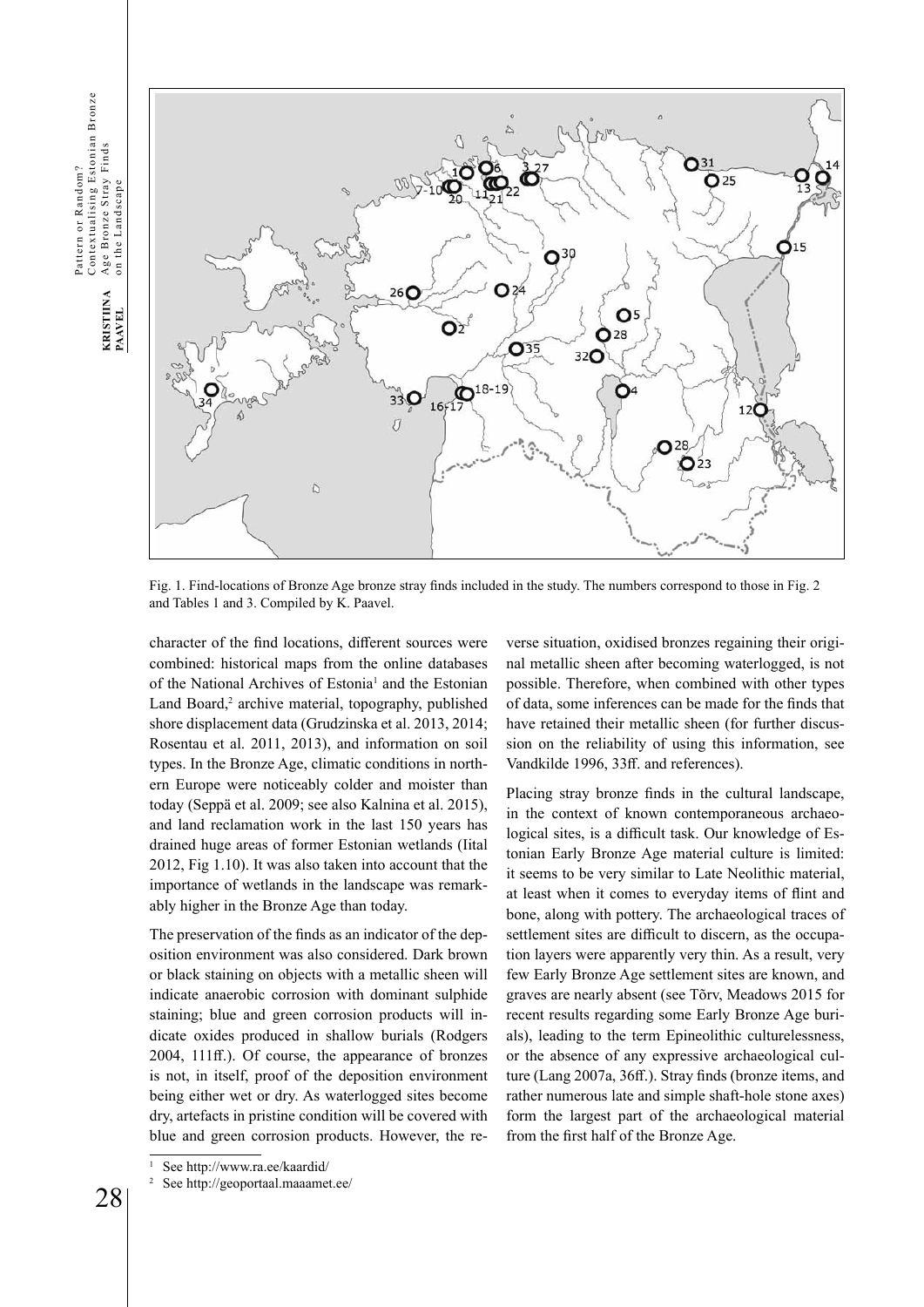

Fig. 2. Bronze stray finds included in the study (with the exception of nos 23, 29 and 33). The numbers correspond to those in Fig. 1 and Tables 1 and 3. Photograph of item no 28 is taken by Tarvi Toome. All other photograpss are taken by K. Paavel. For collection references see Table 1.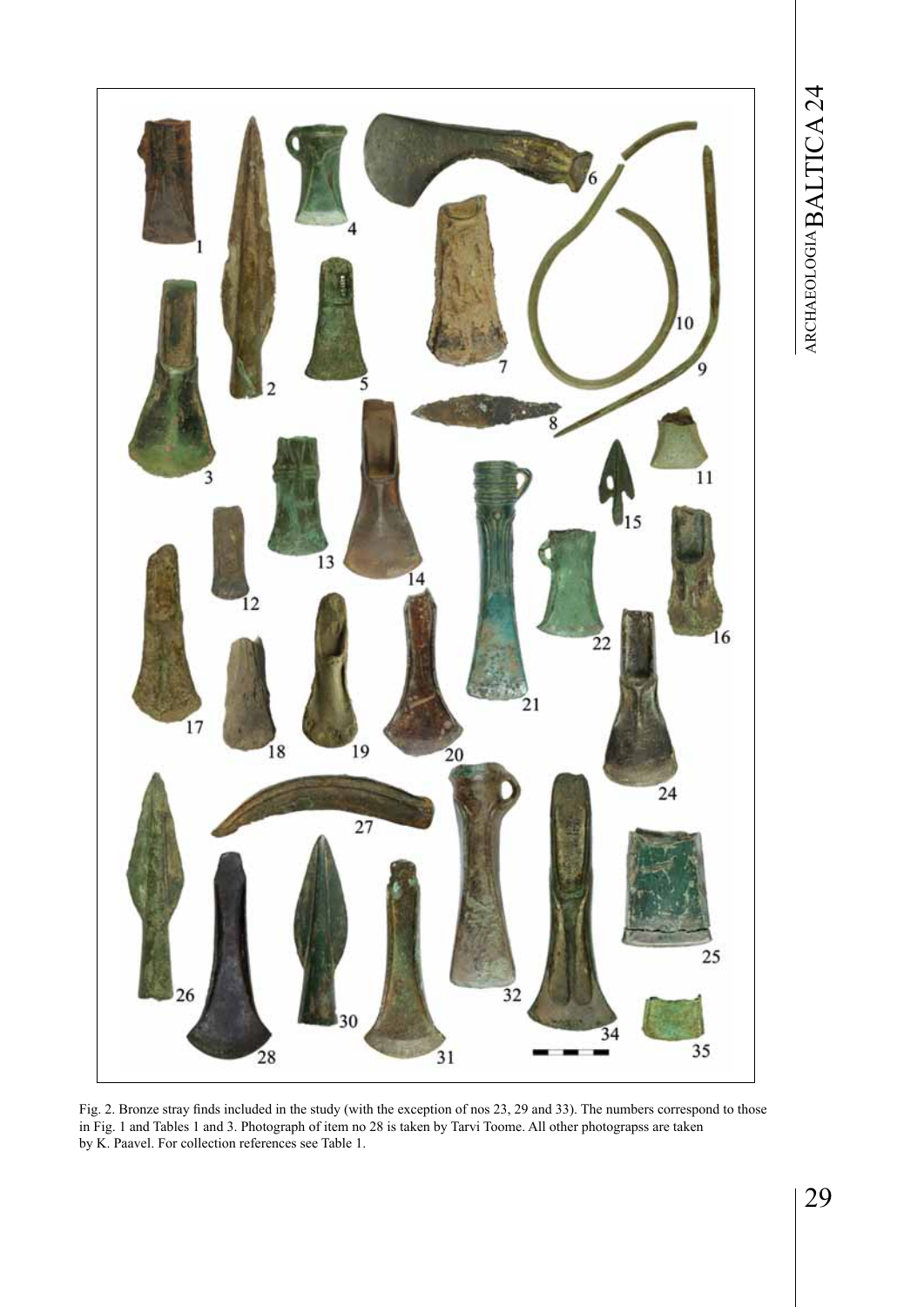Pattern or Random?<br>Contextualising Estonian Bronze<br>Age Bronze Stray Finds<br>on the Landscape Contextualising Estonian Bronze Age Bronze Stray Finds Pattern or Random? on the Landscape KRISTIINA<br>PAAVEL

Table 1. Bronze stray finds included in the study. The numbers correspond to those in Figs  $1-2$ ; fr = fragmentary. See Abbreviations for explanation of inventory numbers

| N <sub>0</sub> | Location                       | Artefact                                               | <b>Period</b>         | <b>Environment at the time of</b><br>finding; find circumstances                                                                                          | Depth<br>(cm) | Year          | Inv. no             |  |
|----------------|--------------------------------|--------------------------------------------------------|-----------------------|-----------------------------------------------------------------------------------------------------------------------------------------------------------|---------------|---------------|---------------------|--|
|                | <b>Provenance: coordinates</b> |                                                        |                       |                                                                                                                                                           |               |               |                     |  |
| $\mathbf{1}$   | Astangu                        | Socketed axe<br>IV-VI<br>Swampy forest; metal detector |                       | 16                                                                                                                                                        | 2015          | AI 7521       |                     |  |
| 2              | Eerma                          | Spearhead                                              | $II$ - $III/V$        | Field; metal detector                                                                                                                                     | 5             | 2014          | PäMu 27484 / A 2681 |  |
| 3              | Igavere                        | Palstave                                               | $II(-III)$            | Field, metal detector                                                                                                                                     |               | 2015          | AI 7485             |  |
| 4              | Järveküla<br>(Rannu)           | Socketed axe                                           | $V-VI$                | Field; metal detector                                                                                                                                     |               | 2012          | TÜ 2197             |  |
| 5              | Kaavere                        | Palstave                                               | $II$ - $III$ ?        | Pond shore; metal detector                                                                                                                                |               | 2009          | TÜ 1756             |  |
| 6              | Kadrioru                       | Battle axe                                             | $IV-V$                | Tallinn inner-city; while<br>backfilling a water pipe trench,<br>from organic-rich sand under<br>about one to 1.5 m of modern<br>debris                   |               | 2012          |                     |  |
| 7              | Kumna                          | Palstave, fr                                           | $\mathbf{I}$          | Right bank (flood plain) of<br>River Keila; metal detector                                                                                                | 5             | 2010          | AI 7286             |  |
| 8              |                                | Dagger/knife                                           | $I-II$                |                                                                                                                                                           |               | 2010          | AI 7287             |  |
| 9              |                                | Decorative pin, fr                                     | V                     |                                                                                                                                                           | 10            | 2015          |                     |  |
| 10             |                                | Bronze rod, fr $(6)$ V-VI                              |                       | ca 10–30 m from decorative<br>pin                                                                                                                         | 10            | 2014;<br>2016 | AI 7302 (2014)      |  |
| 11             | Kurna                          | Socketed axe, fr                                       | $\overline{V}$        | Field; metal detector                                                                                                                                     |               | 2014          | AI 7465             |  |
| 12             |                                | Mehikoorma Flanged axe                                 | $I-II$                | Lake Lämmijärv (inundated<br>area), water depth of about 1<br>m; metal detector                                                                           | 25            | 2015          | TÜ 2576: 1          |  |
| 13             | (Vaivara)                      | Mummassaare Socketed axe                               | V                     | Edge of a flat klint escarpment<br>overlooking the sea; found<br>between topsoil and the brown<br>sand underneath it, possibly<br>accompanied by a sickle |               | 1935          | AI 3379             |  |
| 14             | Narva                          | Palstave                                               | $\mathbf{I}$          | Trench bank (straightened<br>brook); metal detector                                                                                                       | 80            | 2013          | AI 7464             |  |
| 15             | Permisküla                     | Arrowhead                                              | $II$ -III             | Foot of a sand dune; metal<br>detector                                                                                                                    | 20            | 2011          | TÜ 1983             |  |
| 16             | Reiu                           | Palstave I                                             | $\rm II$              | Field, about 140 m from Reiu<br>palstave II; metal detector                                                                                               | 15            | 2009          | PäMu 24008 A 2645   |  |
| 17             |                                | Palstave II                                            | П                     | Field, about 140 m from Reiu<br>palstave I; metal detector                                                                                                | $3 - 4$       | 2014          | PäMu 27487 A 2682   |  |
| 18             | Silla                          | Socketed axe I                                         | IV-VI                 | Trench bank (straightened<br>brook) in a planted forest;<br>metal detector                                                                                | $15 - 20$     | 2015          | PäMu 27489 / A 2684 |  |
| 19             |                                | Palstave II                                            | $\overline{\rm II}$   | River bank; metal detector                                                                                                                                | 20            | 2016          |                     |  |
| 20             | Tutermaa                       | Flanged axe                                            | $\rm{I/II}$           | Field; metal detector                                                                                                                                     | 5             | 2008          | HMK 8704 A 844      |  |
|                | Provenance 500 m or better     |                                                        |                       |                                                                                                                                                           |               |               |                     |  |
| 21             | Järveküla<br>(Jüri)            | Socketed axe                                           | $II$ - $III/V-$<br>VI | Field                                                                                                                                                     |               | 1983          | TLM 19855           |  |
| 22             | Jüri                           | Socketed axe                                           | $V-VI$                | Field, during ploughing                                                                                                                                   |               | 1949          | TLM 10471           |  |
| 23             | Lauri (lost)                   | Axe                                                    |                       | River valley slope; fell into the<br>river and was lost                                                                                                   |               |               |                     |  |
| 24             | Lelle                          | Palstave                                               | $_{\rm II-III}$       | Under the edge of a boulder,<br>1946<br>after destroying it                                                                                               |               | AI 4378       |                     |  |
| 25             | Lüganuse                       | Socketed axe, fr                                       | $I-II$                | Field; metal detector; along<br>with numerous other, mostly<br>Iron Age finds                                                                             |               | 2014          | AI 7170             |  |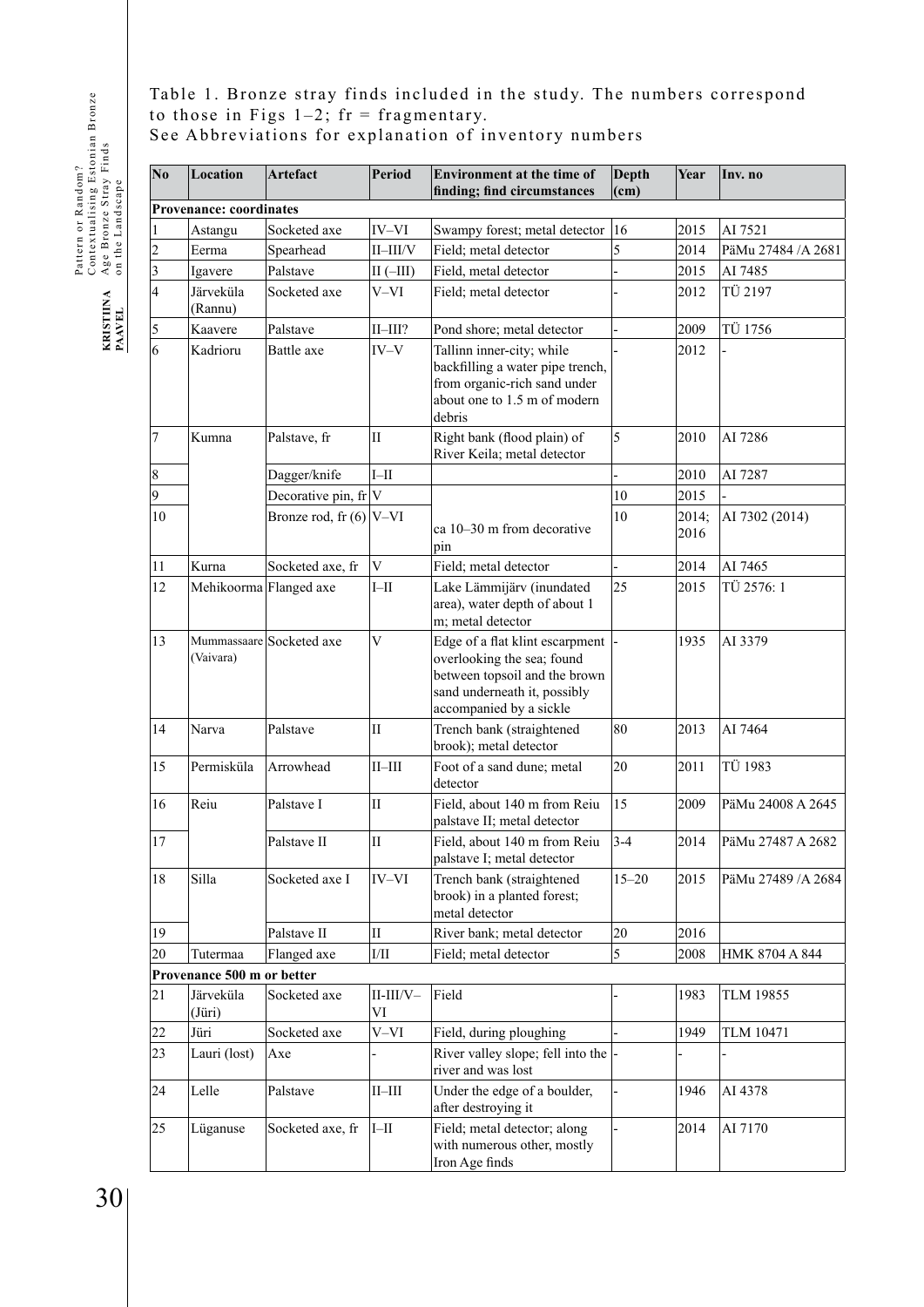| N <sub>0</sub> | Location                     | <b>Artefact</b>                     | Period       | <b>Environment at the time of</b><br>finding; find circumstances                                                                                                                         | Depth<br>$ $ (cm) | Year  | Inv. no     |
|----------------|------------------------------|-------------------------------------|--------------|------------------------------------------------------------------------------------------------------------------------------------------------------------------------------------------|-------------------|-------|-------------|
| 26             | Pähküla                      | Spearhead                           | V-VI         | Ploughing the south side of a<br>gravel hillock                                                                                                                                          |                   | 1919  | AI 2643: 42 |
| 27             | Raasiku                      | Sickle                              | IV-VI        | Boggy meadow about 130<br>m from the River Raasiku<br>(right bank), digging a trench;<br>possibly together with birch<br>bark and bones; found between<br>peat and bluish clay under it. | 80                | 1933  | AI 3243     |
| 28             | Raidsaare<br>(Taganurga)     | Flanged axe                         | $I-II$       | Bank of the River Põltsamaa.<br>under about 50 cm thick<br>humus layer, in clay; about 1<br>m above water surface                                                                        | 50                | 1909  | AI 2513:89  |
| 29             | Valgjärve<br>(lost)          | Flanged axe                         | $I$ -III?    |                                                                                                                                                                                          |                   |       |             |
| 30             | <b>Vissuvere</b>             | Spearhead                           | V-VI         | Ploughing, together with a<br>bronze ring fragment (?)                                                                                                                                   | 15                | 1943  | AI 3940     |
|                |                              | Provenance less accurate than 500 m |              |                                                                                                                                                                                          |                   |       |             |
| 31             | Aseri                        | Flanged axe                         | $I-H$        | Sea shore                                                                                                                                                                                |                   | 2003? | AI 6638     |
| 32             | Eesnurga                     | Socketed axe                        | IV-VI        | Field cultivation, the axe had<br>stuck to the cultivator spike                                                                                                                          |                   | 1972  | VM 11474 A  |
| 33             | Kõpu<br>(Audru,<br>Tõstamaa) | Palstave                            | $II$ - $III$ | Amelioration works, from soil<br>lifted from a trench                                                                                                                                    |                   | 1967  | PäMu 1225   |
| 34             | Käesla                       | Palstave                            | $I-II$       | Trench bank, between rocks                                                                                                                                                               |                   | 1962  | SM 7283     |
| 35             | Toonoja                      | Palstave, fr                        | $II$ -III    | From a destroyed turf-covered<br>$3.6 \times 3.6$ m setting of burnt<br>stones and charcoal                                                                                              |                   | 1903  | AI 2312     |

| Table 2. Landscape features associated with stray bronze finds. |  |  |  |
|-----------------------------------------------------------------|--|--|--|
| The categories are not mutually exclusive                       |  |  |  |

| Landscape feature | Number of associated finds | <b>Percentage of associated finds (ca <math>\%</math>)</b> |
|-------------------|----------------------------|------------------------------------------------------------|
| River             | 14                         | 40                                                         |
| Slope             | 10                         | 29                                                         |
| Wetland           |                            | 17                                                         |
| Higher ground     |                            | 7                                                          |
| Sea               |                            |                                                            |
| Lake              |                            |                                                            |
| Boulder           |                            |                                                            |
| Spring            |                            |                                                            |

A lot more sites are associated with the Late Bronze Age. The distribution of stone graves, fossil fields, fortified settlement sites and cup-marked boulders is, however, mostly limited to northern and western Estonia (in a very broad sense, the coastal region), including the islands (Lang 2007a, 49). The contrast with inland areas is seen to indicate differences in territorial strategies and cultural behaviour (tied to contrasting economic and settlement patterns), which materialised in above-ground stone graves and field markings in the coastal region. Fundamentally, the formation of these differences is explained by the geographical attributes of coastal versus inland areas (Lang 2007a, 93ff., 2011,

160ff.). Open settlement sites from the Late Bronze Age and/or the Early Iron Age are concentrated in two main regions, north and southeast Estonia, but this can be explained by the current state of research (Lang 2007a, 49ff.). For the same reason, the find locations of stray bronze and stone implements are often the only type of known Bronze Age sites on regional distribution maps. Thus, in many areas, additional fieldwork is necessary to view the stray finds in the settled landscape.

The study uses the traditional six-period Nordic Bronze Age chronology created by Oscar Montelius (cf. Montelius 1986). Compared to the currently accepted Scan-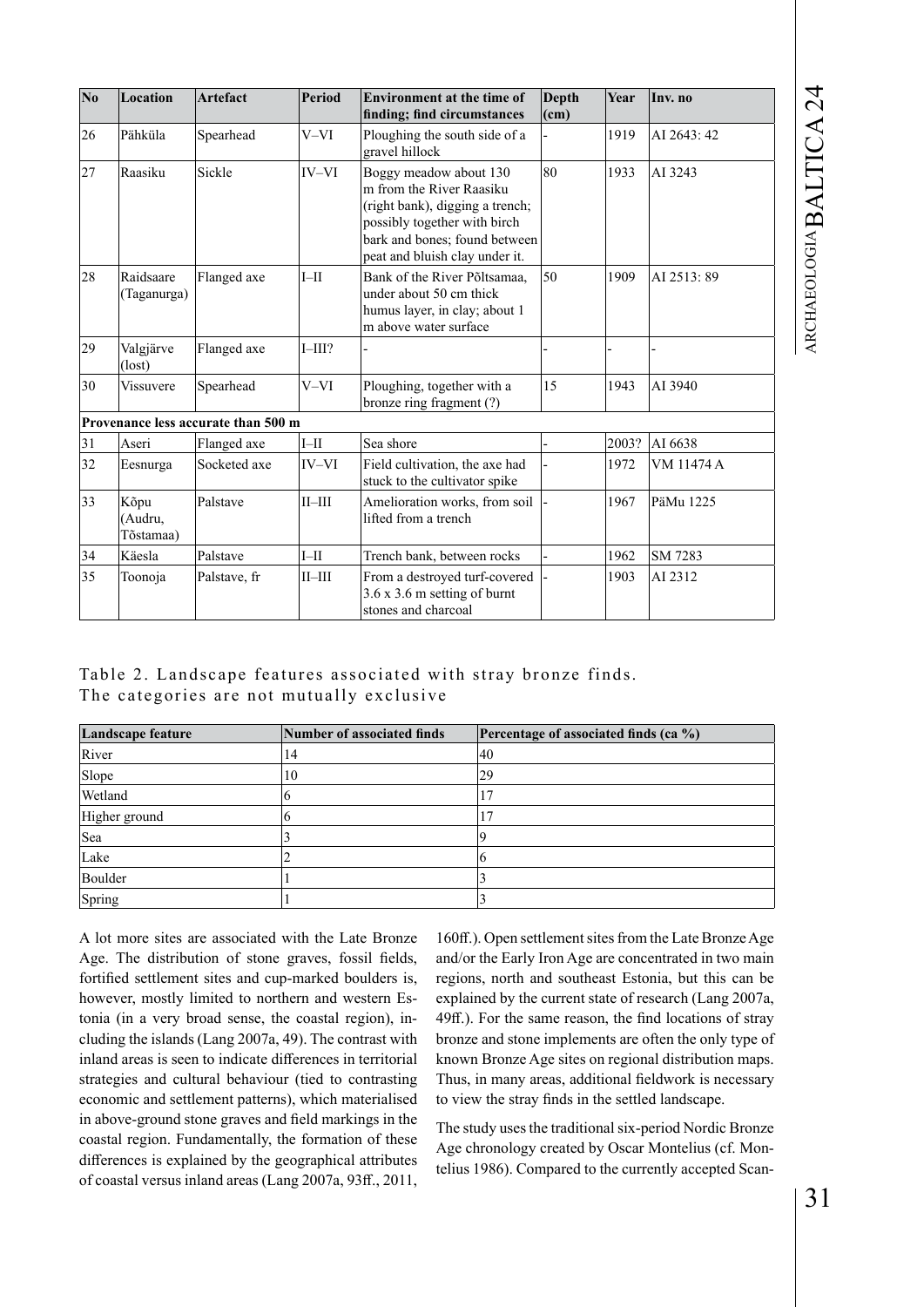# Table 3. Landscape features that characterise find locations. The numbers correspond to those in Figs 1–2

| No             | <b>Location/Find</b> | Wetland                   | Sea            | River          | Lake        | Spring             | $\frac{1}{\sqrt{2}}$ | ground<br>Higher | <b>Boulder</b> | Surveyed                     | <b>Related finds</b><br>/identified<br>archaeological<br>context | Fieldwork / context<br>references         |
|----------------|----------------------|---------------------------|----------------|----------------|-------------|--------------------|----------------------|------------------|----------------|------------------------------|------------------------------------------------------------------|-------------------------------------------|
| 1              | Astangu              |                           | X              |                |             |                    |                      |                  |                | $^{+}$                       | $\overline{\phantom{0}}$                                         | Paavel 2016a                              |
| $\overline{c}$ | Eerma                |                           |                |                |             |                    | $\mathbf X$          |                  |                | $\overline{a}$               |                                                                  |                                           |
| 3              | Igavere              | X                         |                |                |             | $\overline{\cdot}$ |                      |                  |                | $^{+}$                       | $\overline{\phantom{0}}$                                         | Paavel 2016b                              |
| 4              | Järveküla-Rannu      |                           |                |                | $\mathbf X$ |                    | $\mathbf X$          |                  |                | $^{+}$                       | $\overline{\phantom{a}}$                                         | <b>Lang 2012</b>                          |
| 5              | Kaavere              | $\mathbf X$               |                |                |             | $\mathbf X$        |                      |                  |                | $+$                          |                                                                  | Zadin 2012                                |
| 6              | Kadrioru             |                           | $\mathbf X$    |                |             |                    |                      |                  |                | $\overline{a}$               |                                                                  | Lang 2015                                 |
| 7              | Kumna palstave       |                           |                | X              |             |                    |                      |                  |                | $^{+}$                       |                                                                  | Kriiska 2014a, 2015                       |
| 8              | knife                |                           |                | $\overline{X}$ |             |                    |                      |                  |                |                              |                                                                  |                                           |
| 9              | decorative pin       |                           |                | $\overline{X}$ |             |                    |                      |                  |                |                              |                                                                  |                                           |
| 10             | bronze rod fr        |                           |                | $\mathbf X$    |             |                    |                      |                  |                |                              |                                                                  |                                           |
| 11             | Kurna                | $\boldsymbol{\mathrm{X}}$ |                |                |             |                    | $\mathbf X$          |                  |                | $\qquad \qquad \blacksquare$ |                                                                  |                                           |
| 12             | Mehikoorma           | $\overline{\mathcal{L}}$  |                |                | $\mathbf X$ |                    |                      |                  |                | $+$                          |                                                                  |                                           |
| 13             | Mummassaare          |                           |                | X              |             |                    |                      | $\mathbf X$      |                | $^{+}$                       | Fireplace 3.2 m from<br>the axe                                  | Schmiedehelm 1936                         |
| 14             | Narva                | $\overline{X}$            |                | X              |             |                    |                      |                  |                | $^{+}$                       | $\overline{\phantom{a}}$                                         | Kriiska 2014b                             |
| 15             | Permisküla           |                           |                |                |             |                    | X                    |                  |                | $+$                          |                                                                  | Kriiska 2012; Kriiska,<br>Kuz'minykh 2012 |
| 16             | Reiu palstave I      | $\ddot{?}$                |                | X              |             |                    | X                    |                  |                | $^{+}$                       |                                                                  | Zadin 2013                                |
| 17             | palstave II          | $\overline{\cdot}$        |                | X              |             |                    | $\mathbf X$          |                  |                | $\overline{a}$               |                                                                  |                                           |
| 18             | Silla socketed axe I |                           |                | X              |             |                    |                      |                  |                | $+$                          | $\overline{a}$                                                   | Paavel 2015b                              |
| 19             | palstave II          |                           |                | $\mathbf X$    |             |                    |                      |                  |                | $\overline{a}$               |                                                                  |                                           |
| 20             | Tutermaa             |                           |                |                |             |                    | $\mathbf X$          |                  |                | $+$                          | $\overline{a}$                                                   |                                           |
| 21             | Järveküla-Jüri       |                           |                |                |             |                    | $\mathbf X$          |                  |                | $^{+}$                       | Settlement site?                                                 | Lõugas 1983                               |
| 22             | Jüri                 |                           |                |                |             |                    |                      | X                |                | $^{+}$                       | Settlement site?                                                 | Lõugas 1965a                              |
| 23             | Lauri                |                           |                | X              |             |                    |                      |                  |                | $\overline{a}$               |                                                                  |                                           |
| 24             | Lelle                |                           |                |                |             |                    |                      |                  | X              | $\overline{a}$               |                                                                  |                                           |
| 25             | Lüganuse             |                           |                |                |             |                    | X                    |                  |                | $\overline{a}$               |                                                                  | Posti 2014                                |
| 26             | Pähküla              | $\overline{\cdot}$        |                |                |             |                    | $\mathbf X$          |                  |                | $\overline{\phantom{a}}$     |                                                                  | Šturms 1935                               |
| 27             | Raasiku              |                           |                | X              |             |                    |                      |                  |                | $^{+}$                       |                                                                  | Indreko 1934                              |
| 28             | Raidsaare            |                           |                | X              |             |                    |                      |                  |                |                              |                                                                  | Šturms 1935                               |
| 29             | Valgjärve            |                           |                |                |             |                    |                      | $\mathbf X$      |                |                              |                                                                  | <b>Raid 1921</b>                          |
| 30             | Vissuvere            |                           |                |                |             |                    |                      | $\mathbf X$      |                | $+$                          | Settlement site?<br>Darker soil, charcoal,<br>broken stone adze  | Lõugas 1965b                              |
| 31             | Aseri                |                           | $\overline{X}$ |                |             |                    |                      |                  |                | Ĭ.                           |                                                                  | Zadin 2012                                |
| 32             | Eesnurga             |                           |                |                |             |                    |                      | X                |                | $\! + \!\!\!\!$              | Settlement site?<br>Bronze fragment, flint,<br>handmade pottery  | Lang et al. 2006a-b                       |
| 33             | Kõpu                 | $\mathbf X$               |                |                |             |                    |                      |                  |                | Ĭ.                           |                                                                  | Lõugas 1970                               |
| 34             | Käesla               | $\overline{X}$            | $\overline{?}$ |                |             |                    | $\mathbf X$          |                  |                | ÷,                           |                                                                  | Zadin 2012                                |
| 35             | Toonoja              |                           |                | $\mathbf X$    |             |                    |                      | X                |                | $\! + \!\!\!\!$              | A late stone axe from<br>the same farmsite                       | Šturms 1935                               |

Pattern or Random?<br>Contextualising Estonian Bronze<br>Age Bronze Stray Finds<br>on the Landscape Contextualising Estonian Bronze Age Bronze Stray Finds Pattern or Random? on the Landscape KRISTIINA<br>PAAVEL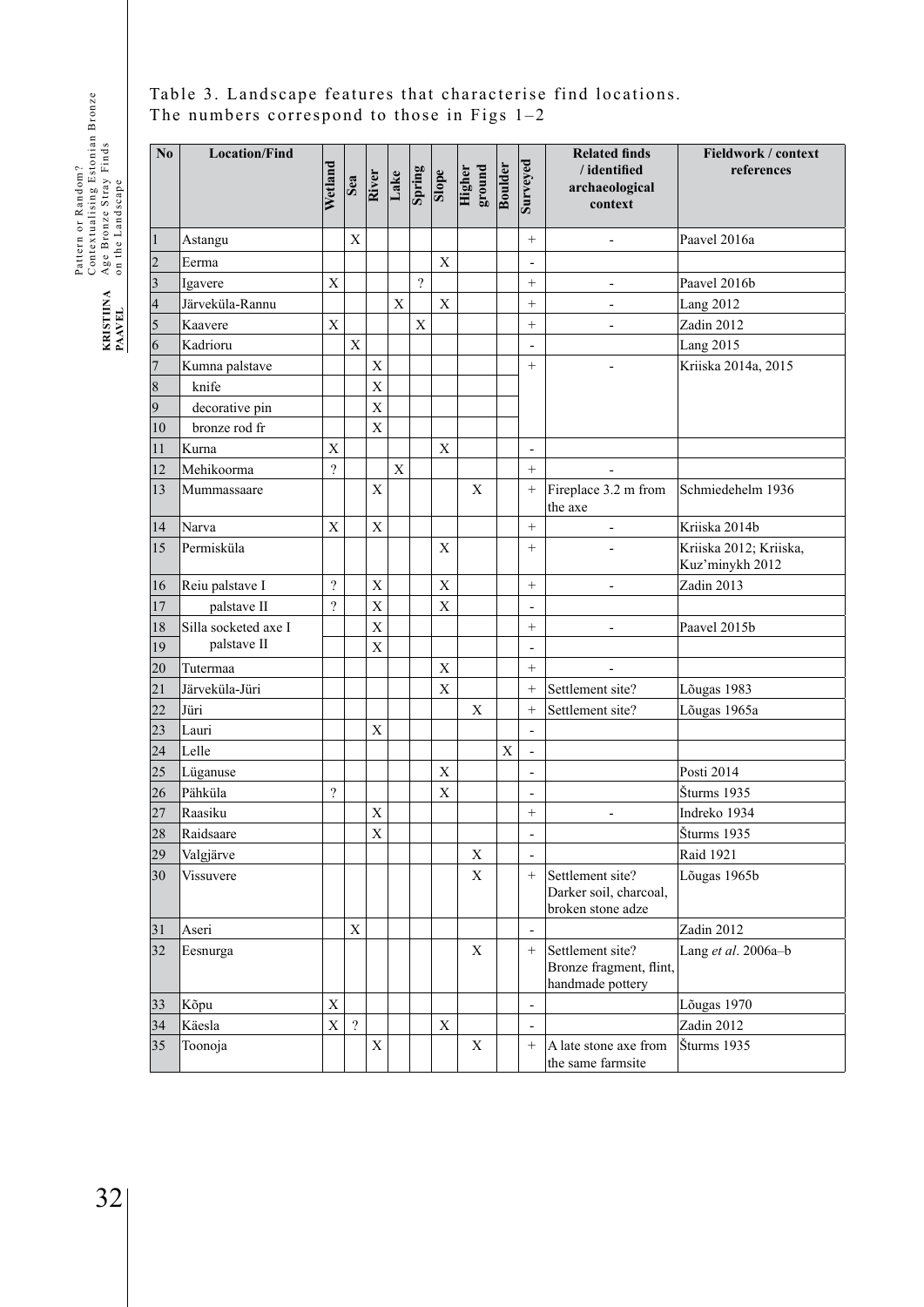dinavian chronology (e.g. Hornstrup et al. 2012), the beginning of the Bronze Age is dated to a somewhat earlier time in the Baltics, to 1800 cal BC (Lang, Kriiska 2001, 94-99). The absolute dates of the periods have recently been specified by new radiocarbon dates, most recently by Hornstrup et al. in their 2012 paper based on Danish material. Thus, the dates accepted for this study are as follows: period I 1800/1700–1500 cal BC; period II 1500–1300 cal BC; period III 1300–1100 cal BC; period IV 1100–950/920 cal BC; period V 950/920–800 cal BC; period VI 800–530/520 cal BC.

# Results: diversity and similarities in find locations

The bronze stray finds could be associated with the following landscape features: running water, sea, lake, spring, wetland, slope, higher ground, and boulders (Tables 2–3). These features are not mutually exclusive, and most finds can be associated with more than one. They can be broadly grouped as: 1) bodies of water; 2) wetlands; 3) slopes and dry land. Even though, by definition, bodies of water may also include wetlands, I have separated contained features of still water (lakes, ponds) and running water (rivers) from wetlands, which in this study include excessively moist areas (bog, marsh, fen and peatland; also taking into account the fact that it is difficult to make a distinction between them retrospectively, especially in areas of active later use). It is possible that some of the bogs on 19th and 20th-century maps used to be lakes at one time. Hence, the number of wetland-associated finds may be an overestimation on account of the lakes. At the same time, as fields are more attractive to metal detectorists than wetlands, the find distribution is likely to be skewed in favour of drained, and not preserved, wetlands.

## Bodies of water

The association with bodies of water was made on the basis of topography and distance. Hence, current shore/ riverbank finds, and those from low, wet or drained slopes heading towards water (possible earlier shoreline locations), are all associated with bodies of water. Some items associated with current trenches could be linked with previous brooks based on archive records and fieldwork (e.g. Silla I socketed axe, see below). There are only a few locations that can be associated with both higher ground and rivers (Mummassaare and Toonoja socketed axes, nos 13 and 35). Both of these places have been checked, with no archaeological remains found (Schmiedehelm 1936; Aivar Kriiska personal communication).

Of all the stray finds included, roughly 60% are associated with some kind of body of water (20 items; the bronze rod fragments from Kumna are considered as one entity, because even though all of them have broken or cut ends, only some can be matched with others). Fourteen artefacts were deposited in or near rivers, with nine items found directly on the river bank or flood plain. Multiple types of objects are represented among this group: palstaves, socketed axes, flanged axes, a sickle, a knife, a decorative pin fragment, and bronze rod fragments. They include both Early and Late Bronze Age items (eight and five items respectively; with the addition of the undated axe from Lauri, no 23). The Toonoja and Lauri sites are located at confluences of rivers.

Three axes were deposited in the sea. The find location of the Aseri flanged axe (periods I–II; no 31), which is today on a flat beach plateau, was several metres under water in the Early Bronze Age. The Astangu socketed axe and the Kadrioru battle-axe (nos 1 and 6; periods IV–VI and IV–V respectively) were deposited in northern Estonian klint bays filled with organicrich sandy-silty sediments. In addition to these three, the Mummassaare location (period V socketed axe) is situated on a precipice overlooking the sea. Trial excavations conducted there confirmed the lack of an occupation layer. Only the remains of a fireplace were found, the connection of which with the bronze item(s) remained unclear (Schmiedehelm 1936, 2ff.).

Two axes may be associated with lakes. The first location, Järveküla (no 4, Rannu municipality; periods V–VI), was checked, and no signs of archaeological remains or occupation layer were found (Lang 2012, 1). The site is located on a nondescript dry gentle slope leading towards Lake Võrtsjärv, 170 metres from the shoreline. The history of Lake Võrtsjärv is complex, and is characterised by big changes in the water level (up to three metres during one year; Moora et al. 2002, 158 and references). Since the find spot is about four metres above the water level, the location was probably not influenced by floods.

The second item associated with lakes, the Mehikoorma palstave (no 12), was found at Lake Lämmijärv (connecting lakes Peipus and Pskov), about 120 metres from today's shoreline, at a depth of about one metre. It was located in an area inundated by Lake Peipus, as it has slowly tilted southwards due to post-glacial land uplift. In the course of this research, the lake shore near the site was checked for archaeological remains, but nothing older than 16th-century pottery (Archaeological Collections of the University of Tartu, inv. no TÜ 401) was found. The pottery originates from a settlement site heavily eroded by wave action, illustrating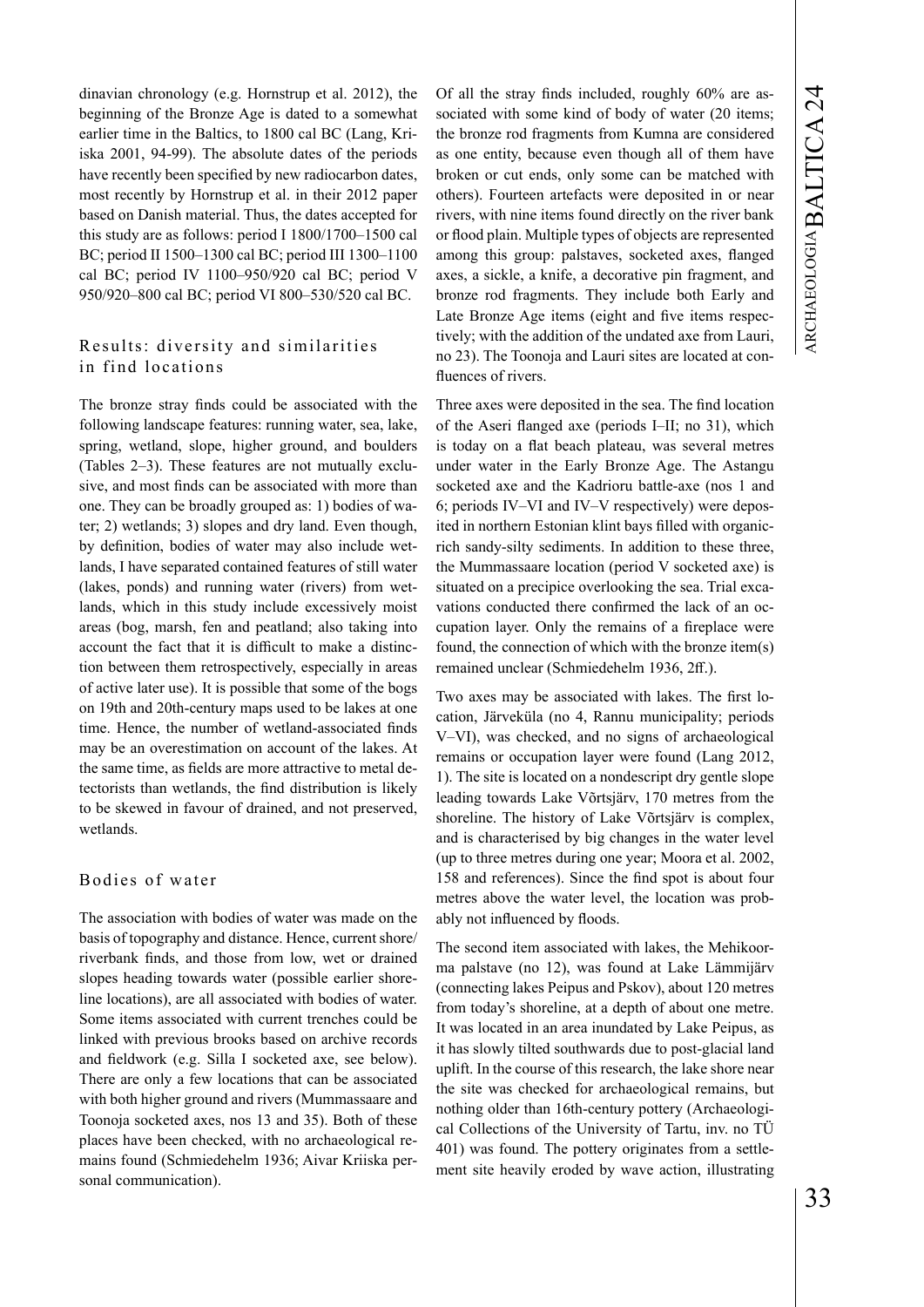Pattern or Random?<br>Contextualising Estonian Bronze<br>Age Bronze Stray Finds<br>on the Landscape Contextualising Estonian Bronze Age Bronze Stray Finds Pattern or Random? on the Landscape KRISTIINA<br>PAAVEL 34**KRISTIINA PAAVEL**

the slim likelihood of any preserved archaeological remains in situ. The lake shores at the site are low and flat, and the lake bottom slopes gently eastwards (ca 350–450 m from the shore). During the second half of the Subboreal (1800–800 cal BC), there was a marked rise of over two metres in the water level in the southernmost part of Lake Pskov (Miidel et al. 1995, Fig. 5). As yet, there are no radiocarbon dated environmental sequences about the progression of the rising water level in this area. On a broader geographical scale, it might also be significant that Mehikoorma is located at the narrowest spot in the whole reach of lakes Peipus, Lämmijärv and Pskov, where today it is 1.8 kilometres across to the eastern shore.

## Wetlands

Six axes were found at locations that are either (partially drained) wetlands today or were swampy before drainage. Some of them were coastal locations that have since dried up due to land uplift (Kõpu, Käesla, nos 33–34). Typically, these sites are located in low flat areas or depressions characterised by (mineralised) peaty soils. There might be brooks or rivulets nearby, but these are small, largely untraceable in the relief, and therefore it is risky to associate them with Bronze Age items.

 One distinctive wetland location is the Kaavere find spot of a small palstave (no 5; periods II–III?). The previously swampy area, fed at least partly by a spring, has been drained, leaving two ponds. The palstave was found on the bank of one of them. This find has already been tentatively assumed to originate from a possible ritual context, on the basis of its watery find location (Zadin 2012, 27, 41). The Kaavere site is the only one associated with a spring, but there is of course no reason to assume that the spring was distinguishable in the wetland more than 3,000 years ago.

## Slopes and dry land

For topographical reasons, slope locations can be separated from a group of sites on higher ground, on hilltops and drumlins. A slope seems to be a rather nondescript landscape feature in the context of this study. However, some inferences can still be made. In five cases, we are dealing with slopes leading towards wetlands (Järveküla in Jüri, Kurna, Käesla, Tutermaa, Pähküla; nos 21, 11, 34, 20, 26). Some of these locations may have been wetlands in the Bronze Age. This indicates that the number of wetland-related locations might be a cautious underestimation. Slope locations are connected with running water in two cases (Reiu I and II; nos 16–17), and with dry land in four cases, with two of them checked for archaeological remains and none found (Järveküla in Rannu, Tutermaa; nos 4, 20). The arrowhead from Permisküla (periods II–III; no 15) was found at the foot of a sand dune (Kriiska, Kuz'minykh 2012). The relatively nondescript location is today nearly 500 metres from the nearest river (the Narva), in a remote wilderness, with the only landmarks distinguished nearby being the northeastto-southwest-oriented dunes that are characteristic of that part of northeast Estonia. An easy-to-lose object, it would appear to be more an unintentional than an intentional deposit, probably resulting from failed hunting or warfare activities.

Five out of six higher ground locations have been checked for archaeological remains. The results are inconclusive: three presumed settlement sites (Jüri, Vissuvere, Eesnurga; nos 22, 30, 32), one completely destroyed stone construction (Toonoja, no 35), and one fireplace, the connection of which with the bronze find is unclear (Mummassaare, no 13).

# Places of particular importance? Locations with multiple finds

The overwhelming majority of find locations are geographically so distant from each other that there is no reason to see any concentration of find spots. It seems rather that the whole of Estonia is sparsely covered with stray bronze finds, with emptiness in the middle part of northern Estonia and the southern parts of Viljandi and Pärnu counties. However, there are two exceptional regions: Kumna on the River Keila in northwest Estonia, and a stretch of the River Reiu in southwest Estonia.

In Kumna, multiple bronze items have recently been found on a kilometre-long stretch of the river (Fig. 3; nos 7–10). The oldest is a knife of Seyma-Turbino type. The dating of Seyma-Turbino phenomena reaches from the 20th century cal BC until the middle of period I (Yushkova 2012, 134 and references). From the same riverbank, an incomplete unfinished palstave (period II; see below), a decorative pin fragment (period V), and six fragments of cast bronze ring-ingots or rods (periods V–VI) were found. The pin and the rod fragments were found approximately ten to 30 metres apart, but it is unclear if they were deposited together. The river bank is low and floods seasonally, even though it has been improved with numerous trenches.

Four bronze items have been found along the River Reiu. Two palstaves (period II; Reiu I and II, nos 16–17) were discovered 140 metres apart, about 500 metres from the current riverbed (Fig. 4). Both historical maps and the topography indicate the valley of a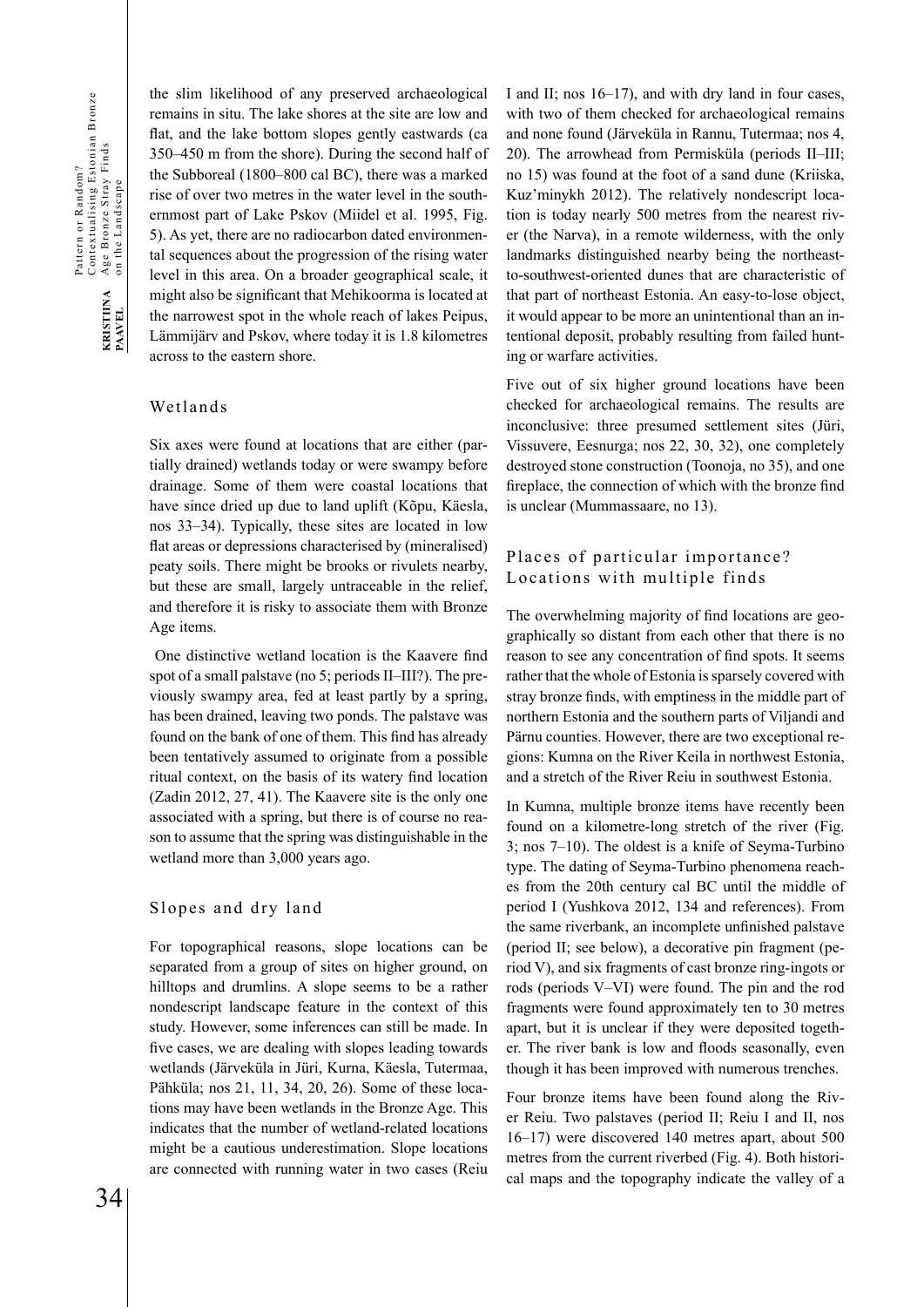

Fig. 3. Kumna find location in northwestern Estonia (map: Estonian Land Board). Compiled by K. Paavel.

former tributary about 350 metres east of the find locations. The axes were found in lowland currently cut in half by a drainage trench leading towards the dried-up river valley. About two kilometres upstream, a palstave (Silla II, period II, no 19) was found in a slope of sediment on the inside of a meander. The youngest artefact is a socketed axe of Akozino-Mälar type (Silla I, no 18; periods IV–VI), found in the bank of a partially straightened brook, a small tributary of the River Reiu. The stratigraphy of the find spot indicates alternating processes of peat formation and sedimentation, whereas the axe was found in the uppermost layer of mixed soil scooped out during dredging (Paavel 2015b, 1, Fig. 3). The brook rises in a large wetland east of the find spot.

## Discussion

The results indicate associations of find spots with certain landscape features. Watery conditions (bodies of water, wetlands) are prevalent and represented throughout the entire Bronze Age, with almost 70% of finds associated with them. Running water seems to have been particularly important (40% of finds). Objects from both the Early and the Late Bronze Age can be associated with rivers, including five out of ten palstaves, two out of four flanged axes, and most of the rare object types (sickle, decorative pin, knife/dagger, ring-ingots). Nine artefacts were found directly on a river bank or flood plain. Wetlands and slopes leading towards wetlands are also well represented.

The patterns distinguishable in the find spots of stray (prestige) objects should not automatically be interpreted as resulting from random losses, but as indications of some specific human activity, clearly less coincidental than has been presumed. In the context of the Bronze Age deposition customs in Europe outlined above, the results of this study seem to point to location-specific depositing. In other words, bronze objects were apparently left in certain places in the landscape. In Scandinavia, wetlands have assumed a role as places of communication with supernatural beings since the Neolithic. Since the Early Bronze Age, the custom of depositing single bronze items, particularly weapons, in the landscape (especially in rivers) was widespread there (Larsson 2011, 8; Vandkilde 1996, 243ff., Fig. 263). As is mentioned above, depositing objects in wetlands has also been noted in Estonian material in the Neolithic (Kriiska, Roio 2011, 69; Johanson 2006), and it continued long after the Bronze Age (e.g. Oras 2015). Hence, the results presented here fit well into the broader picture temporally, as well as geographically.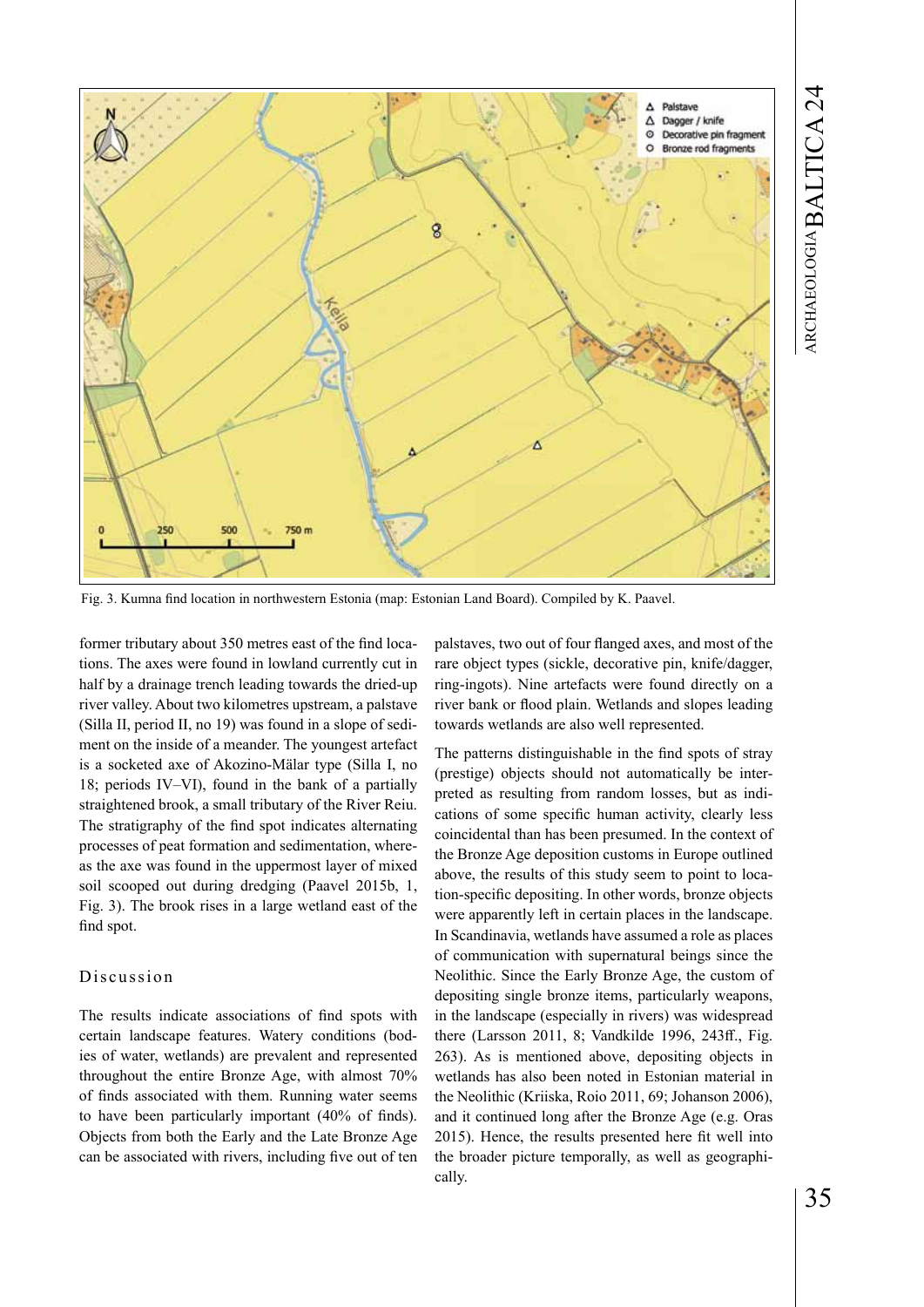Pattern or Random?<br>Contextualising Estonian Bronze<br>Age Bronze Stray Finds<br>on the Landscape Contextualising Estonian Bronze Age Bronze Stray Finds Pattern or Random? on the Landscape KRISTIINA<br>PAAVEL 36**KRISTIINA PAAVEL**



Fig. 4. Reiu and Silla find locations on the relief map. The dotted line marks the former rive valley (map: Estonian Land Board). Compiled by K. Paavel.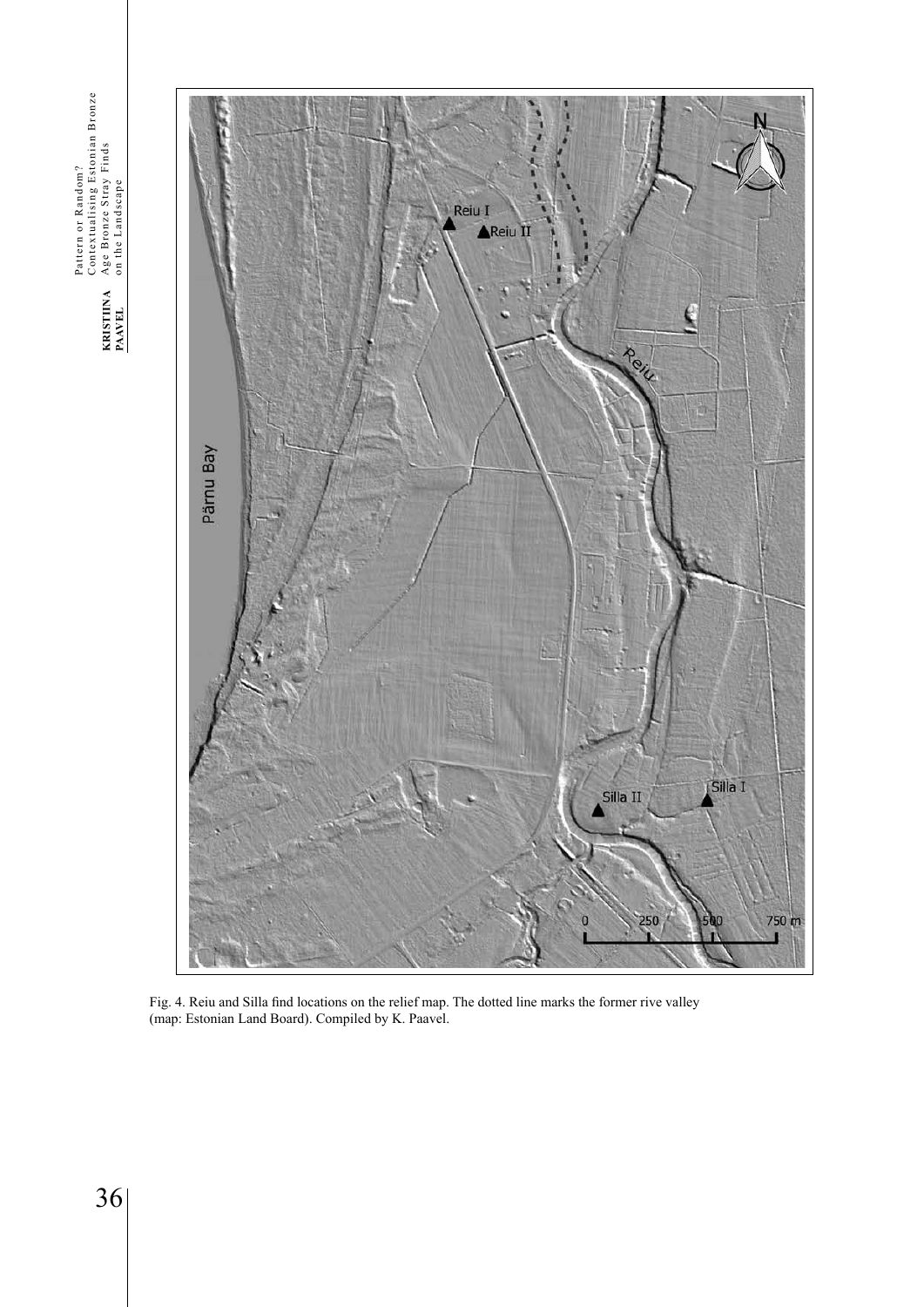Throughout the Bronze Age, the most likely places in Estonia for depositing bronzes were large bodies of water. Bronze artefacts were also left in wetlands, or on the edges, on the fringes of potentially habitable areas, or in other words, on the edges of ecosystems with different potential for human intervention. This may be seen as a continuation and development of the Neolithic custom of depositing stone items in wetlands. These were places that during the early phases of agriculture probably still provided a large part of subsistence. A number of both Early and Late Bronze Age nondescript dry locations might represent unrecognised settlement contexts (Lelle, Lüganuse; Järveküla in Jüri, Jüri, Vissuvere).

The Early Bronze Age in Estonia is seen as a time of the finalisation of massive, long-term changes in settlement patterns, the economy and the social sphere, which started at least in the final phase of the Stone Age. By the end of the Early Bronze Age, the hunting and fishing-based economy had been superseded by agriculture and animal husbandry (Kriiska 2003; Lang 2010, 2011). Settlement sites (villages) that had previously mostly been located near bodies of water moved away, to land suitable for agriculture (individual farms). The main subsistence for many communities now came from a landscape remarkably more influenced by human intervention than before. These large-scale changes must also have changed the perception and meaning of the landscape, along with belief systems. When it comes to depositing bronze items in the landscape, the differences between the Early and the Late Bronze Age are too small to make any generalisations. During both periods, as has already been mentioned, rivers were the most common places in the landscape to part with bronze items. There are also clear examples of axes deposited in the sea. Six locations are at the joins of different bodies of water: two at river confluences and four in bays, where different types of water (fresh and brackish) meet (see also Fredengren 2011). The differences between coastal and inland areas in the distribution of certain types of archaeological site (stone graves, fossil fields, and cup-marked boulders) are not visible in the deposition patterns of bronze items.

Axes, the most numerous type of artefact in the material, can be associated almost equally with rivers and slopes (ten and eight instances; again not mutually exclusive), followed by wetlands and higher ground (six and five instances respectively). There are slight differences between the landscape features associated with each type of axe, but as the number of items is small, the situation is likely to change with each new find. No flanged axes can currently be associated with certainty with wetlands, unlike palstaves and socketed axes.

Similarly, there are no clear cases of palstaves found on higher ground. All types of axe were deposited in or near rivers, the sea or slopes.

To compare the deposition locations of items of presumed different geographical origin, there is not enough typologically unambiguous material. We have clear examples of Scandinavian or northern European types (e.g. flanged axes, the Kumna decorative pin fragment), as well as east or southeast European types (e.g. the Lüganuse axe and the Kumna knife of Seyma-Turbino type, the Kadrioru battle axe of Koban type, and the Permisküla arrowhead from the east European forest or forest steppe). Additionally, there are items thought to be locally made that are either modelled after north European examples or combine elements of both eastern and western origin (e.g. the Mummassaare axe). On top of that, there are items with no direct analogues (e.g. Kaavere), as well as two axes of the notorious Akozino-Mälar type (Astangu, Silla I), examples of which occur in two groups far apart, central Sweden and Tatarstan in Russia (Kuz'minykh 1996; Melheim 2015b). All this leaves us concluding that we need additional material.

## Multiple episodes of deposition

The Kumna and Reiu sites were the first in Estonia where the repeated deposition of bronze artefacts has been discovered. Depositions have taken place there in both the Early and the Late Bronze Age. This indicates firstly that people recognised these places as appropriate for depositing metal objects as early as the Early Bronze Age, meaning that ideas about suitable deposition locations must already have been established. This makes sense in view of the Neolithic custom of depositing items in wet contexts. Secondly, these two sites demonstrate that depositing bronzes in (Kumna) or near (Reiu) rivers was a long-term tradition, and it is possible that there are more places of this kind. The existence of the Kumna and Reiu sites seems to support the interpretation of bronze items ending up in the landscape because of deliberate depositing. Moreover, a strictly secular interpretation, e.g. the axes accidentally dropped into rivers while clearing them of coarse woody debris, would fail to explain the loss of a knife, a decorative pin, and bronze wires from different periods in the same stretch of river.

At Kumna, at least three separate occasions of depositing can be distinguished (palstave, knife, pin and bronze wires), and at Reiu, four occasions. Similar locations with multiple episodes of deposition are known from numerous places in Europe (see e.g. Fontijn 2002, 260ff.). From geographically closer areas, a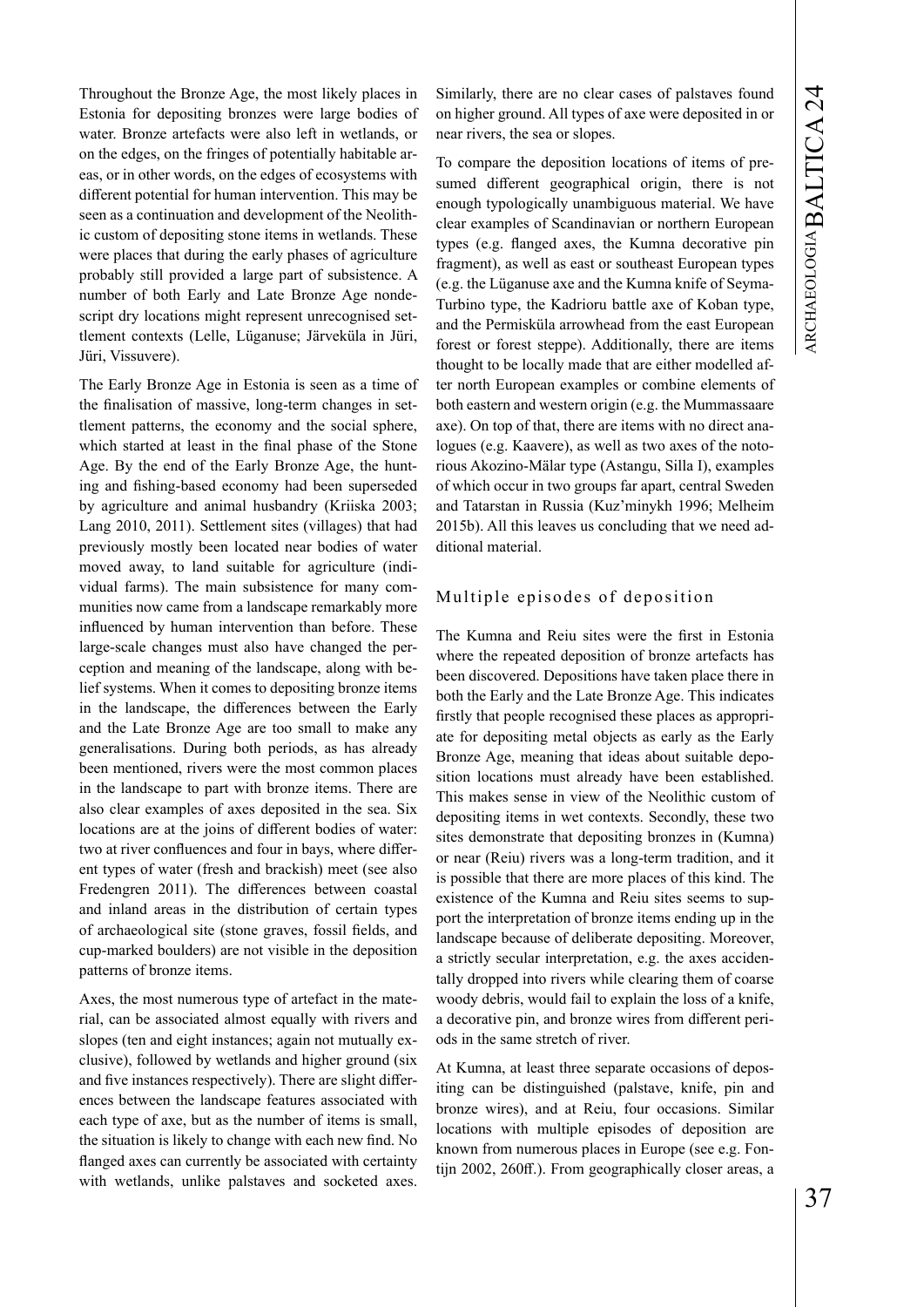suitable example is the River Minija in the Klaipėda district in Lithuania. On one bank of the river, at the village of Dovilai, a bronze mould for casting socketed axes was found (1600–1400 cal BC), and a deposit of several bronze objects (1400–1200 cal BC) was found on the other bank at the village of Gedminai (Čivilytė 2004, 226, Fig. 5–6; Bliujienė 2010, 138).

Similar repeatedly used sites are also known near lakes Mälaren and Hjälmaren in Sweden: Storsicke, Tackhammarsbro, Hyndevads Dammar, Vrenaan, Ingla and Grop-Norrby (Rundkvist 2015, Tab. 3.2). All these were wet locations in settled areas, one to four kilometres from registered burnt mounds and rock art (Rundkvist 2015, 31). Four of the six were in or next to a river, at the point where it entered and/or exited a major body of water in the Bronze Age. At least three sites were white water gorges, with rapids or waterfalls (ibid.). There is no clear indication of either of these near the Kumna or Reiu locations. The Reiu I–II and the Silla I axe can be linked to current or former tributaries of the River Reiu, but the confluences are about 300 to 400 metres away.

Deposition activities probably did not leave any noticeable traces on the landscape that would have attracted people decades or centuries later (Fontijn 2002, 260ff.). With no evidence of lasting markers other than natural ones, there have been attempts to explain the repeated use of certain locations with the collective memory and oral traditions (ibid.), as well as with a long-lived set of rules for where deposition is appropriate (Rundkvist 2015, 22ff.). The latter explanation seems particularly relevant to places with depositions a long time apart. That said, it cannot be ruled out that the tradition was continuous, but it did not leave any archaeologically visible traces (e.g. depositions of organic material).

Coming back to the notion mentioned above according to which different bronze artefact types are found in different contexts (stray finds versus settlements or burials), we could consider that these reflect an association between certain artefact types and deposition customs. In general, this seems to be the case. However, the Kumna site shows that the division is not very clear-cut, with tools/weapons, ornament(s) and raw material (rod-ingots) all represented. What is more, the palstave from the site is unfinished: its surface has not been polished, and neither have the uneven edges left by the two-piece mold been sanded down. The axe's top part is missing, with fresh grinding marks making it impossible to tell whether it was a casting failure or a later breakage. In any case, this is a unique find of an unfinished stray object. Fragmentary stray finds are few (see Table 1), and not from clearly similar contexts, with some of them probably fragmented during cultivation.

# Theoretical considerations on artefact depositions

The deliberate depositing of objects in the landscape is geographically and chronologically a very widely registered phenomenon. It is not even strictly limited to the Bronze Age. The practice needs to be viewed in its social context, responding to developments in other aspects of society. It is clear that, regionally and chronologically, there have been different rules for object material and types, the amount and arrangement of items in deposits, preferential locations in the landscape, etc. Asking any overarching 'why' questions would thus lead to a risk of oversight, speculation and interpretational shortcomings. Currently, some of the most favoured theories see this custom in the Bronze Age as a way of communicating with supernatural entities, with the additional closely tied component of maintaining or transforming social ties or identities (see also Brück 1999 ). The exact nature of these supernatural beings, be they ancestors, spirits, gods or something else, is beyond the scope of scientific claims.

The concept of the Estonian Late Neolithic and Early Bronze Age religious sphere has mainly been built on a contrast with the preceding period. The earlier part of the Bronze Age is characterised by a nearly complete absence of known burials, along with the disappearance of the pendants and figurines that were common in earlier material (Jonuks 2009, 99ff.). Of course, if almost no graves or settlement sites are known, neither can grave goods or settlement finds be found. The scarcity of archaeological objects which would enable specifically religious interpretations has been pointed out as a distinct characteristic of the period from the Late Neolithic to the Viking Age (3200 BC–1050 AD; Jonuks 2009, 146). Tõnno Jonuks has noted the marked difference between the shores of the Baltic Sea, with abundant religion-related find material in the west, and the almost complete lack of it in the east. He sees this as an indication of noticeable differences in religion, and puts the turning point at some time during the Late Neolithic, when the apparent disappearance of source material points to a transformation in religion, compared to earlier, hunter-gatherer societies (Jonuks 2009, 146). While I have some reservations regarding some objects being more 'religion-related' than others, the noticeable change in the archaeological material is beyond question.

Jonuks has also proposed that while the Late Neolithic, together with the Early Bronze Age, was a transitional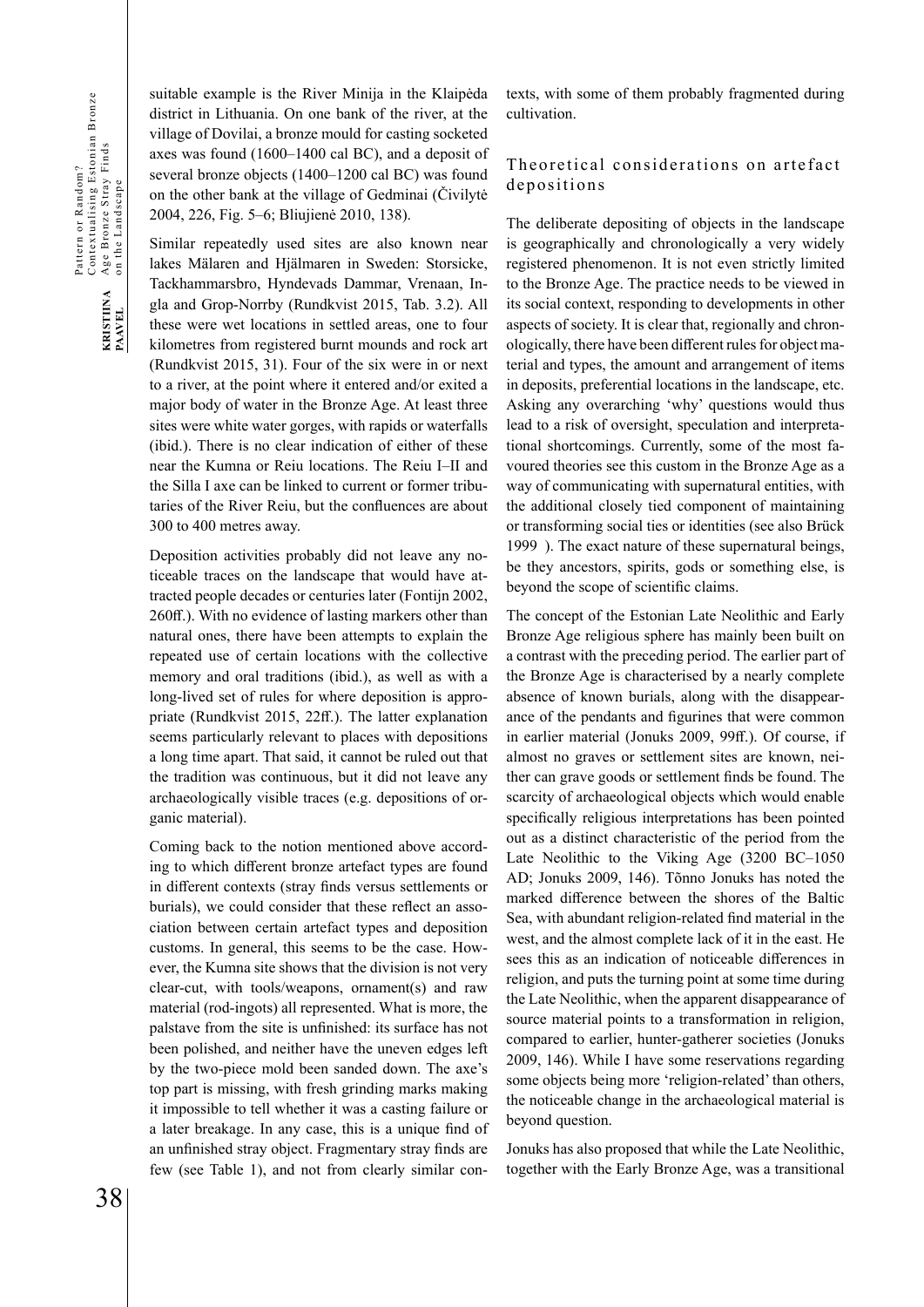period between hunter-gatherer and farming societies, this also pertained to religion-related concepts, preserving many important aspects of the preceding period (2009, 149, 157ff.). While most Late Neolithic burial sites are located on the shores of streams or in their vicinity, the settlements have moved further away from bodies of water. He sees this contrast as an indication that in Late Neolithic ideology, some landscape elements important to hunter-gatherers were still actively linked to social practices (Jonuks 2009, 155). Even though it remains unclear what distance he meant by proximity to water, and even though there may be several other reasons for the distribution patterns of burial sites in the landscape (e.g. soil properties), the claim that some Neolithic practices continued is supported by patterns in the deposition of bronze items. Moreover, he views both stone and bronze axes as probable attributes of ritual practices (ibid., 157ff.), although comparing this with Scandinavia, their ritual role must have been a lot smaller (ibid., 149).

The noticeable pattern in Estonian Bronze Age material largely resembles that of northern Europe, including the east Baltic, albeit to a remarkably smaller order of magnitude. The bronze objects that arrived here through contacts with neighbouring areas, particularly Scandinavia (Lang 2007a, 41ff.; Lang, Kriiska 2007, 110ff.), probably came with an understanding of how they (or some of them) were to be treated. As Tobias Kienlin has argued (2017, 147), when it comes to imports, people actively select concepts or objects that fit into existing notions of the world or social strategies. Foreign elements that make their way into a new context are likely to undergo acts of 'translation', active reinterpretations of their meaning and re-contextualisation to establish their specific positioning and role in the local discourse and practice (Ibid*.*). If we agree that people are more willing to accept new elements that somehow fit in with their understanding of the world, it would explain why some objects made from a new material, bronze, began to receive similar treatment as some stone implements.

# Conclusions

Viewing stray bronze finds in the landscape context has made it possible to distinguish some common features in the find locations. Almost 70% of the 35 bronze stray finds analysed are associated with some kind of wet context, rivers being the most common. Multiple types of object are represented among these finds, with the exceptional Kumna site providing most of the unique item categories (bronze rods, knife, decorative pin fragment). Six axes were found in locations that either are or were wetlands. In five cases, bronzes

were found on slopes leading towards wetlands. Some of these locations may have been wetlands in the Bronze Age, whereas at least some of the six locations on higher ground probably represent unrecognised settlement sites.

Although additional research is necessary to put the find locations in the context of the cultural landscape, these patterns seem to indicate wilful human activity, as a result of which bronze objects were left in certain places in the landscape. As the strongest apparent association with bodies of water is evident among both Early and Late Bronze Age material, it appears that for a long time particular natural locations for depositing bronze objects were preferred. This interpretation is supported by two locations associated with rivers, Kumna in northwest Estonia and Reiu in southwest Estonia, that have evidently been used time and time again for depositing bronze objects, with long intervals.

When interpreting these distribution patterns as being related to the phenomenon of depositing bronzes in the landscape, the situation is similar to that in northern Europe, including the eastern Baltic region. The custom is not unique to the Bronze Age, continuing a tradition that began in the Neolithic and continued long after the Bronze Age. As the number of stray bronze finds from Estonia is at present relatively small, it does not allow us to make far-reaching generalisations regarding deposition details. It does, however, highlight the need to revise the implicitly assumed concept of these items being accidental losses, and instead view them in the context of intended and wilful depositions made in probably much the same way as in areas with which there were active contacts, and from which many of them (presumably) initially originated.

#### Acknowledgments

This paper was supported by the research project of the Estonian Research Council 'Estonia in the Circum-Baltic Space: The Archaeology of Economic, Social and Cultural Processes' (IUT20-7) and 'Reflections of the Eurasian Stone and Bronze Age Social Networks in the Archaeological Material of the Eastern Baltic' (ETF9306), a base-financed project of the Institute of History and Archaeology of the University of Tartu, 'The Visual Culture of Estonia as a Carrier of Baltic and North European Continuity and Identity. A Long-Term and Interdisciplinary Perspective', and Ltd. Arheograator.

The author wishes to thank her supervisor Professor Aivar Kriiska for continuous support for the advancement of this work. Thanks are also due to everyone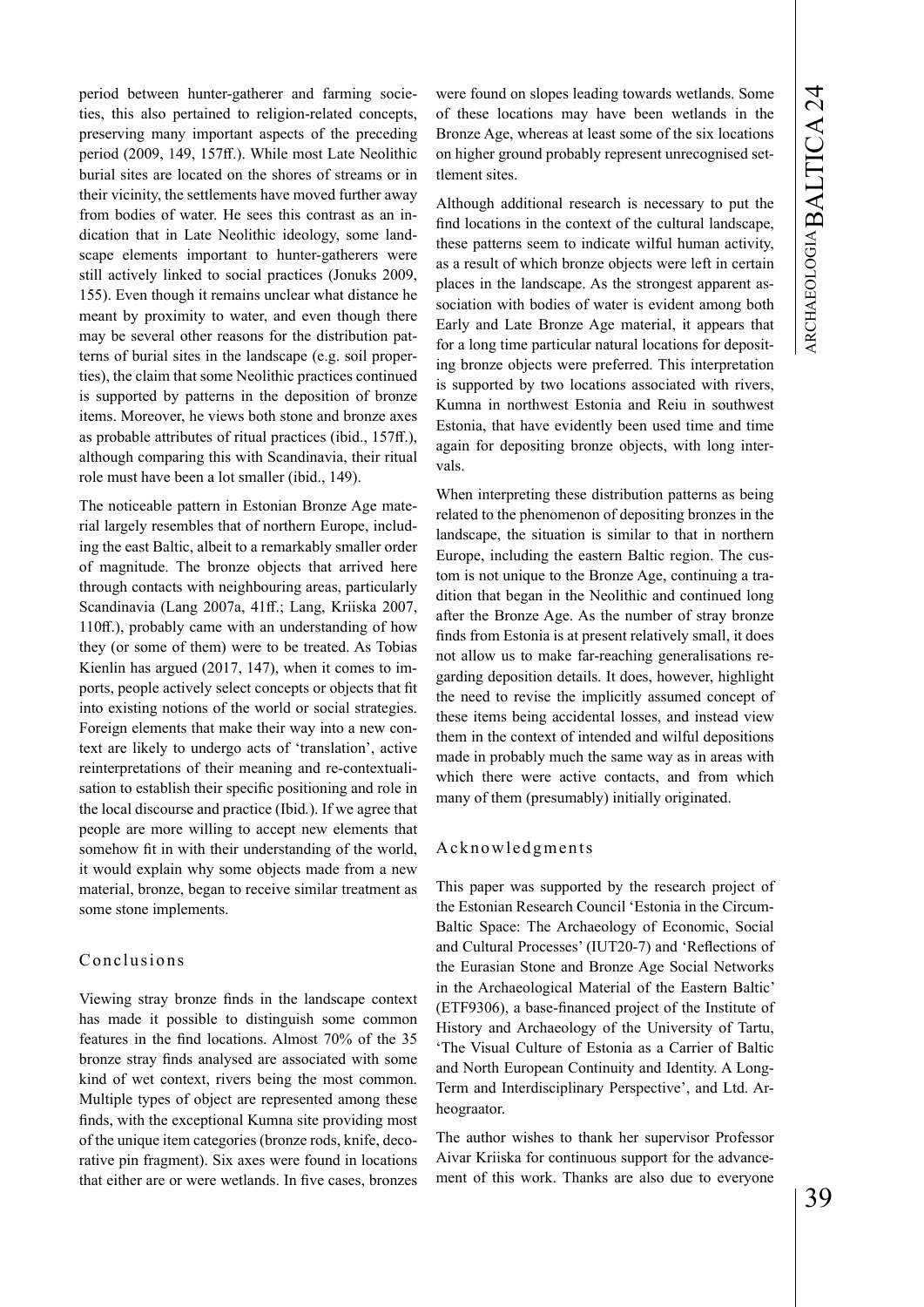who read and gave feedback on different versions of this paper: Professor Valter Lang, and MAs Ragnar Saage, Anu Kivirüüt, Pikne Kama and Kristiina Johanson from the University of Tartu. Thanks are extended to PhD Riina Rammo (University of Tartu) for valuable advice, MA Nele Kangert (National Heritage Board of Estonia) for continuously swift notification of new find material, and PhD Sergey V. Kuz'minykh of the Russian Academy of Sciences Institute of Archaeology, for the determination of some artefacts. The author's sincere gratitude goes to everyone who participated in the fieldwork, which immensely enabled the furthering of this research.

#### Abbreviations

MKA – National Heritage Board of Estonia

TÜ AK – Department of Archaeology at the University of Tartu

#### Museums and archives

AI – Tallinn University Archaeological Research Collection

TÜ – Archaeological Collections of the University of Tartu (TÜ AK)

PäMU – Pärnu Museum

HMK – Harjumaa Museum

TLM – Tallinn City Museum

VM – The Museum of Viljandi

SM – Saaremaa Museum

References

Manuscripts

- INDREKO, R., 1934. Aruanne kaevamistest Harju-Jaani khk Raasiku as. Posti-Jaama tl. maal 19.–20. X 1933. Unpublished excavation report. In: Archive TÜ AK.
- KRIISKA, A., 2012. Pronksist nooleots Permiskülast (Vaivara kihelkond). In: Archive TÜ AK.
- KRIISKA, A., 2014a. Pronkskirve katke Kumnast. Eksperthinnang. In: Archive MKA.
- KRIISKA, A., 2014b. Pronkskirves Narva lennuvälja lähedalt. Eksperthinnang. In: Archive MKA.
- KRIISKA, A., 2015. Pronksist nooleots Kumnast. Eksperthinnang. In: Archive MKA.
- LANG, V., 2012. Pronkskirves Järvekülast, Rannu khk. In: Archive MKA.
- LANG, V., 2015. Eksperdiarvamus Kadriorust leitud pronkskirve kohta. In: Archive MKA.
- LÕUGAS, V., 1965a. Tähelepanekuid Jüri kihelk. Kangru talu maalt leitud pronkskirve leiukohalt. In: Archive TÜ AK.
- LÕUGAS, V., 1965b. Aruanne Väätsa v. Vissuvere k. Tudavere t. leiukoha inspekteerimisest 7. mail 1965. In: Archive TÜ AK.
- LÕUGAS, V., 1970. *Eesti varane metalliaeg (II a.-tuh. keskpaigast e.m.a. – 1. sajandini m.a.j.).* Dissertation (candidate, Eesti NSV TA Ajaloo Instituut). Archive of Tallinn University Archaeological Research Collection.
- LÕUGAS, V., 1983. Aruanne Järveküla (Jüri kih.) leiuga seotud asjaoludest. In: Archive TÜ AK.
- PAAVEL, K., 2015a. *Eesti pronksiaegsed pronksesemed maastikul. Juhuleidude levikumustrid*. Thesis (MA), University of Tartu.
- PAAVEL, K., 2015b. Pronkskirves Pärnumaalt Silla külast. Eksperthinnang. In: Archive MKA.
- PAAVEL, K., 2016a. Pronkskirves Tallinnast, Astangult. Eksperthinnang. In: Archive MKA.
- PAAVEL, K., 2016b. Pronkskirves Harjumaalt Igavere külast. Eksperdihinnang. In: Archive MKA.
- POSTI, M.-L., 2014. Arvamus Ida-Virumaalt metallidetektoriga korjatud esemete kultuuriväärtuse kohta. In: Archive MKA.
- RAID, V., 1921. Kanepi khlk. kirjeldus. In: Archive TÜ AK.
- SCHMIEDEHELM, M., 1936. Kaevamisaruanne. Vaivara khl., Vaivara vl. Pimestiku kl. Mummusaare tl.nr. A 11. 17.–22. juulil 1936. a. Unpublished excavation report. In: Archive TÜ AK.
- ZADIN, K., 2012. *Eesti pronksiaegsed pronkskirved.* Thesis (BA), University of Tartu.
- ZADIN, K., 2013. Reiu pronkskirve ekspertiishinnang. In: Archive MKA.

#### Literature

- BECKER, K., 2013. Transforming identities new approaches to Bronze Age deposition in Ireland. *Proceedings of the Prehistoric Society,* 79, 225-263.
- BLIUJIENĖ, A., 2010. The bog offerings of the Balts: 'I give in order to get back'. *Archaeologia Baltica (Underwater Archaeology in the Baltic Region)*, 14, 136-167.
- BRÜCK, J. 1999. Ritual and rationality: some problems of interpretation in European archaeology. *European Journal of Archaeology*, 2 (3), 313–344.
- ČIVILYTĖ, A., 2004. Pagaminti tam, kad panaudotum? Keletas nežinomos bronzinės liejimo formos (Dovilai, Klaipėdos r.) reikšmių. *Lietuvos Archeologija*, 25, 221- 232.
- FONTIJN, D.R., 2002. *Sacrificial landscapes: cultural biographies of persons, objects and 'natural' places in the Bronze Age of the southern Netherlands, c. 2300-600 BC*. Analecta Praehistorica Leidensia, 33/34. University of Leiden.
- FREDENGREN, C., 2011. Where wandering water gushes – the depositional landscape of the Mälaren Valley in the Late Bronze Age and Earliest Iron Age of Scandinavia. *Journal of Wetland Archaeology*, 10, 109-135.
- GRUDZINSKA, I., SAARSE, L., VASSILJEV, J., HEINSA-LU, A., 2013. Mid- and late-Holocene shoreline changes along the southern coast of the Gulf of Finland. *Bulletin of the Geological Society of Finland*, 85 (1), 19-34.
- GRUDZINSKA, I., SAARSE, L., VASSILJEV, J., HEIN-SALU, A., 2014. Biostratigraphy, shoreline changes and origin of the Limnea Sea lagoons in northern Estonia: the case study of Lake Harku. *Baltica*, 27 (1), 15-24.
- HANSEN, S., 2013. Bronze Age hoards and their role in social structure: a case study from South-West Zealand. In:

40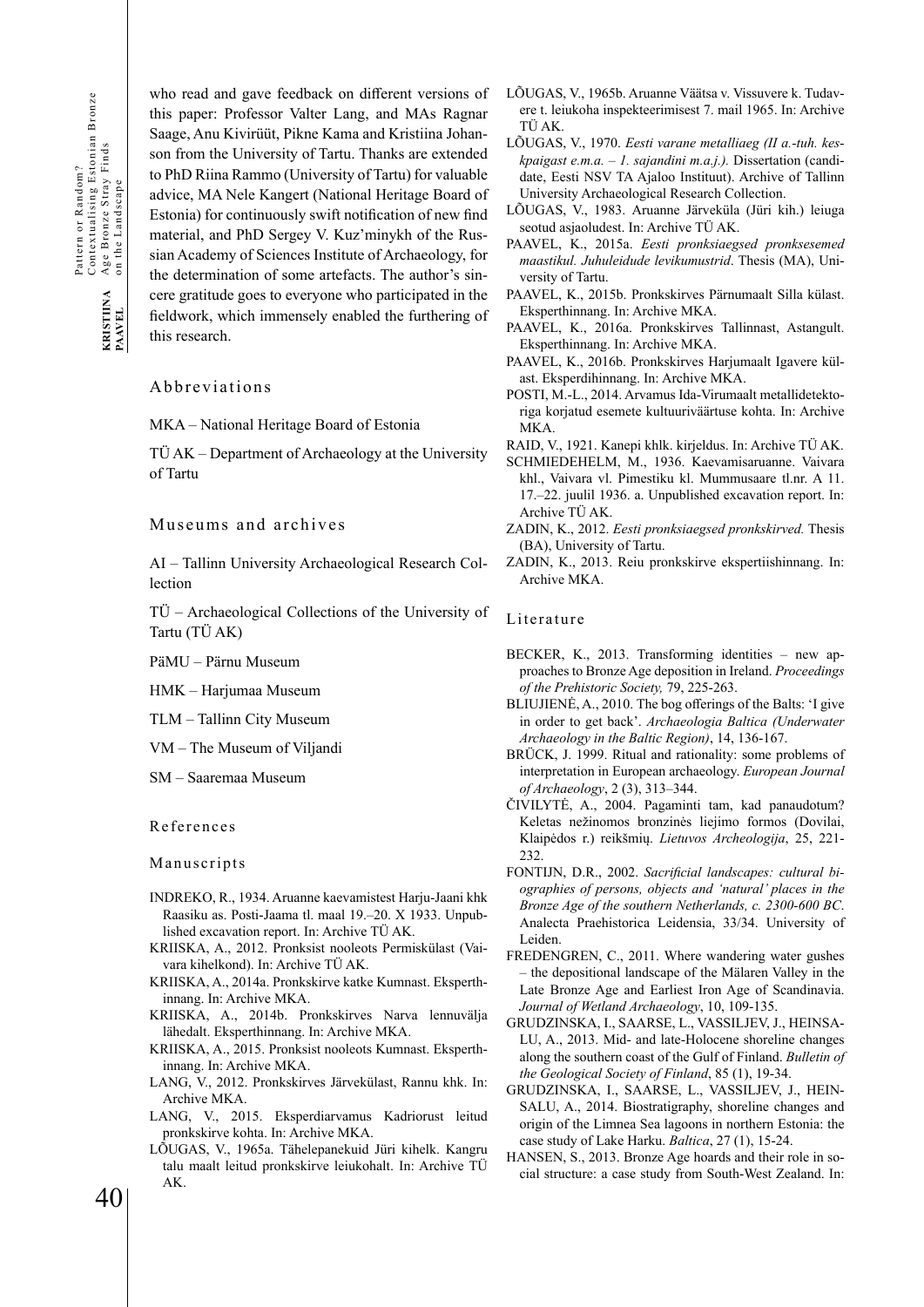S. BERGERBRANDT, S. SABATINI (eds.). *Counterpoint – essays in archaeology and heritage studies in honour of professor Kristian Kristiansen*. British Archaeological Reports International Series, 2508. Oxford, 179-191.

- HORNSTRUP, K. M., OLSEN, J., HEINEMEIER, J., THRANE, H., BENNIKE, P., 2012. A new absolute Danish Bronze Age chronology as based on radiocarbon dating of cremated bone samples from burials. *Acta Archaeologica*, 83, 9-53.
- IITAL, A., 2012. Landscape and landscape history. In: I. Karlsson, L. Rydén (eds.). *Rural development and land use*. *Ecosystem Health and Sustainable Agriculture*, 3. Uppsala University, 23-38.
- JAANITS, L., 1985. Hat Estland im Neolithikum Verbindungen zu Schweden gehabt? In: A. LOIT, J. SELIRAND (eds.). *Die Verbindungen zwischen Skandinavien und Ostbaltikum aufgrund der archäologischen Quellenmaterialien*. Acta Universitates Stockholmiensis. Studia Baltica Stockholmiensia, 1. University of Stockholm, 17-38.
- JAANITS, L., LAUL, S., LÕUGAS, V., TÕNISSON, E., 1982. *Eesti esiajalugu*. Tallinn: Eesti Raamat.
- JOHANSON, K., 2006. The contribution of stray finds for studying everyday practices – the example of stone axes. *Estonian Journal of Archaeology*, 10 (2), 99-131.
- JONUKS, T., 2009. *Eesti muinasusund*. Dissertationes archaeologiae Universitatis Tartuensis, 2. Tartu.
- KALNINA, L., STIVRINS, N., KUSKE, E., OZOLA, I., PU-JATE, A., ZEIMULE, S., GRUDZINSKA, I., RATNIECE, V., 2015. Peat stratigraphy and changes in peat formation during the Holocene in Latvia. *Quaternary International*, 383, 186-195.
- KIENLIN, T., 2017. World systems and the structuring potential of foreign-derived (prestige) goods. In: A.K. SCHOLZ, M. BARTELHEIM, R. HARDENBERG, J. STAECKER (eds.). *Resource Cultures. Sociocultural dynamics and the use of resources – theories, methods, perspectives.* Ressourcen Kulturen, 5. Tübingen, 143-157.
- KRIISKA, A., 2003. From hunter-fisher-gatherer to farmer – changes in the Neolithic economy and settlement on Estonian territory. *Archaeologia Lituana*, 4, 11-26.
- KRIISKA, A., ROIO, M., 2011. Prehistoric archaeology of wetlands in Estonia. In: E. PRANCKĖNAITĖ (ed.). *Wetland settlements of the Baltic. A prehistoric perspective*. Vilnius, 55-74.
- KRIISKA, A., KUZ'MINYKH, S., 2012. Pronksist nooleots Permiskülast. [The bronze arrowhead from Permisküla] [Бронзовый наконечник стрелы из Пермискюла.] In: A. KRIISKA, M. IVASK (eds.). *Märgilised mälestised. Uurimusi Narva piirkonna ajaloost*. Narva, 38-53.
- KRIISKA, A., TVAURI, A., 2002. *Eesti muinasaeg*. Tallinn.
- KUZ'MINYKH, S.V., 1996. Osteuropäische und Fennoskandische Tüllenbeile des Mälartyps: ein Rätsel der Archäologie. *Fennoscandia archaeologica*, 13, 3-27.
- LANG, V., 2007a. *The Bronze and Early Iron Ages in Estonia*. Estonian Archaeology, Vol. 3. Tartu: Tartu University Press.
- LANG, V., 2007b. *Baltimaade pronksi- ja rauaaeg*. Tartu: Tartu Ülikooli Kirjastus.
- LANG, V., 2010. The Early Bronze Age in Estonia: sites, finds, and the transition to farming. In: H.
- MARTINSSON-WALLIN (ed.). *Baltic prehistoric interactions and transformations: the Neolithic to the Bronze Age*. Visby: Gotland University Press 5, 5-22.
- LANG, V., 2011. Mõningaid sõlmküsimusi pronksiaja ja vanema rauaaja uurimises. In: R. VILLEMS, H.-L. HELP,

S. JAKOBSON, Ü. REBO, G. VARLAMOVA (eds.). *Eesti Vabariigi teaduspreemiad 2011*. Tallinn, 157-179.

- LANG, V., KRIISKA, A., 2001. Eesti esiaja periodiseering ja kronoloogia. *Journal of Estonian Archaeology*, 5 (2), 83-109.
- LANG, V., KRIISKA, A., 2007. The Final Neolithic and Early Bronze Age contacts between Estonia and Scandinavia. In: U. FRANSSON, M. SVEDIN, S. BERGERBRANDT, F. ANDROSHCHHUK (eds.). *Cultural interaction between east and west. Archaeology, artefacts and human contacts in northern Europe*. Stockholm Studies in Archaeology, 44. Stockholm, 107-112.
- LANG, V., KRIISKA, A., HAAK, A., 2006a. A new Early Bronze age socketed axe. *Estonian Journal of Archaeo logy*, 10 (1), 81-88.
- LANG, V., KRIISKA, A., HAAK, A., 2006b. Uus vanema pronksiaja putkkirves Kolga-Jaani voorestikust. Leid Eesnurga küla Lääne talu maalt. In: A. VISLAPUU, A. HAAK (eds.). *Viljandi Muuseumi aastaraamat*. Viljandi, 51-58.
- LARSSON, L., 2011. Wetland settlements in prehistoric Sweden. In: E. PRANCKĖNAITĖ (ed.). *Wetland settlements of the Baltic. A prehistoric perspective*. Vilnius, 7-30.
- LUIK, H., 2013. Luu- ja sarvetöötlemisest Läänemere idakaldal nooremal pronksiajal: sarnasused ja erinevused Eesti, Läti ja Leedu leiuaineses. In*:* K. JOHANSON, M. TÕRV (eds.). *Man, his time, artefacts, and places. Collection of articles dedicated to Richard Indreko.* Muinasaja teadus, 19. Tartu, 387-426.
- MELHEIM, L., 2015a. Female identities in the making? Aspects of Late Bronze Age hoarding. In: P. SUCHOWSKA-DUCKE, S. SCOTT REITER, H. VANDKILDE (eds.). *Forging identities. The mobility of culture in Bronze Age Europe*, 1. British Archaeological Reports, S2771. Oxford: British Archaeological Reports, 81-91.
- MELHEIM, L., 2015b. Late Bronze Age axe traffic from Volga-Kama to Scandinavia? The riddle of the KAM axes revisited. In: A. HAUPTMANN, D. MODARRESSI-TEHRANI (eds.). *Archaeometallurgy in Europe III*. *Proceedings of the 3rd international conference Deutsches Bergbau-Museum Bochum, June 29 – July 1, 2011*. Der Anschnitt. Zeitschrift für Kunst und Kultur im Bergbau, supplementary volume 26. Bochum, 193-202.
- MELHEIM, L., HORN, C., 2014. Tales of hoards and swordfighters in Early Bronze Age Scandinavia: The brand new and the broken. *Norwegian Archaeological Review*, 47 (1), 18-41.
- MIIDEL, A., HANG, T., PIRRUS, R., LIIVA, A., 1995. On the development of the southern part of Lake Peipsi in the Holocene. *Proceedings of the Estonian Academy of Sciences, Geology*, 44, 33-44.
- MONTELIUS, O., 1986. *Dating in the Bronze Age with special reference to Scandinavia*. Stockholm.
- MOORA, T., RAUKAS, A., TAVAST, E., 2002. Geological history of Lake Võrtsjärv. *Proceedings of Estonian Academy of Sciences, Geology*, 51 (3), 157-179.
- ORAS, E., 2015. *Practices of wealth depositing in the 1st–9th century AD Eastern Baltic*. Leiden.
- RODGERS, B.A., 2004. *The archaeologist's manual for conservation. A guide to non-toxic, minimal intervention artefact stabilization*. New York.
- ROSENTAU, A., MURU, M., KRIISKA, A., SUBETTO, D., VASSILJEV, J., HANG, T., GERASIMOV, D., NOR-DQVIST, K., LUDIKOVA, A., LÕUGAS, L., RAIG, H., KIHNO, K., AUNAP, R., LETYKA, N., 2013. Stone Age